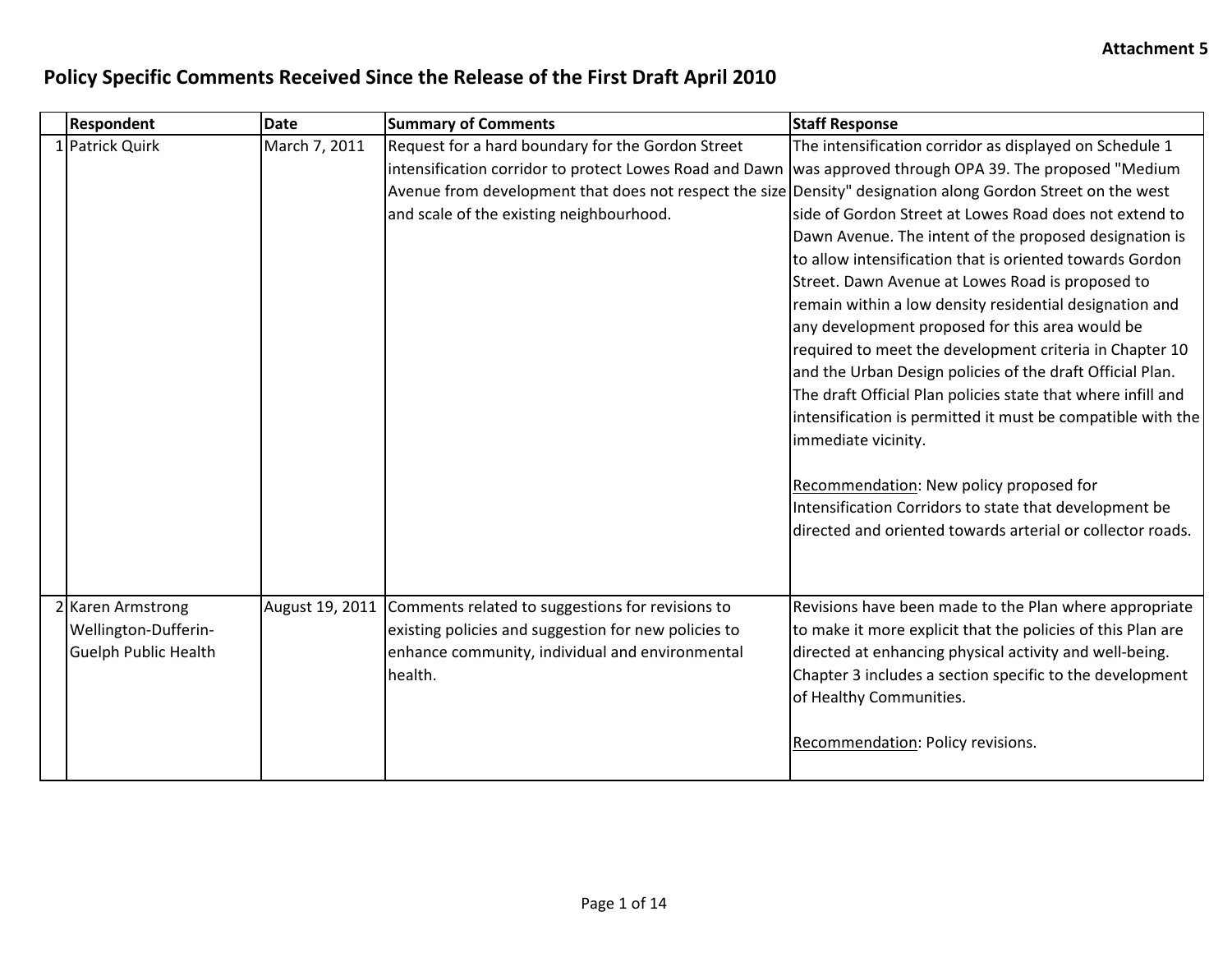| <b>Respondent</b>        | Date            | <b>Summary of Comments</b>                              | <b>Staff Response</b>                                     |
|--------------------------|-----------------|---------------------------------------------------------|-----------------------------------------------------------|
| 3 Ryan Hayhurst          | August 27, 2011 | Provided recommendations for the inclusion of policies  | Policies for urban agriculture including community        |
| Guelph-Wellington Food   |                 | related to urban agriculture, sustainable food systems  | gardens are included in the draft Official Plan. Many of  |
| <b>Round Table</b>       |                 | and food security.                                      | the proposed changes are beyond the scope of an Official  |
|                          |                 |                                                         | Plan and staff are not recommending their inclusion.      |
|                          |                 |                                                         | However, a policy has been included to acknowledge        |
|                          |                 |                                                         | broader food system related issues and to indicate the    |
|                          |                 |                                                         | City's commitment to engage on these issues in the future |
|                          |                 |                                                         | through collaboration with appropriate partners.          |
|                          |                 |                                                         |                                                           |
|                          |                 |                                                         | Recommendation: addition of policies in Urban             |
|                          |                 |                                                         | Agriculture section.                                      |
|                          |                 |                                                         |                                                           |
| 4 Jane Londerville       | September 29,   | Supportive of the targets for affordable ownership and  | Housing policies have been simplified from the April 2010 |
| <b>Guelph Wellington</b> | 2011            | rental housing and for accessory apartments. Supportive | draft and staff recommend that implementation             |
| <b>Housing Committee</b> |                 | of annual Affordable Housing Implementation Report.     | strategies for affordable housing be developed during the |
|                          |                 | Expressed concern with implementation of the targets.   | update of the Housing Strategy in coordination with       |
|                          |                 |                                                         | Wellington County.                                        |
|                          |                 |                                                         |                                                           |
|                          |                 |                                                         | Recommendation: Future work program for Affordable        |
|                          |                 |                                                         | Housing to address implementation strategies.             |
|                          |                 |                                                         |                                                           |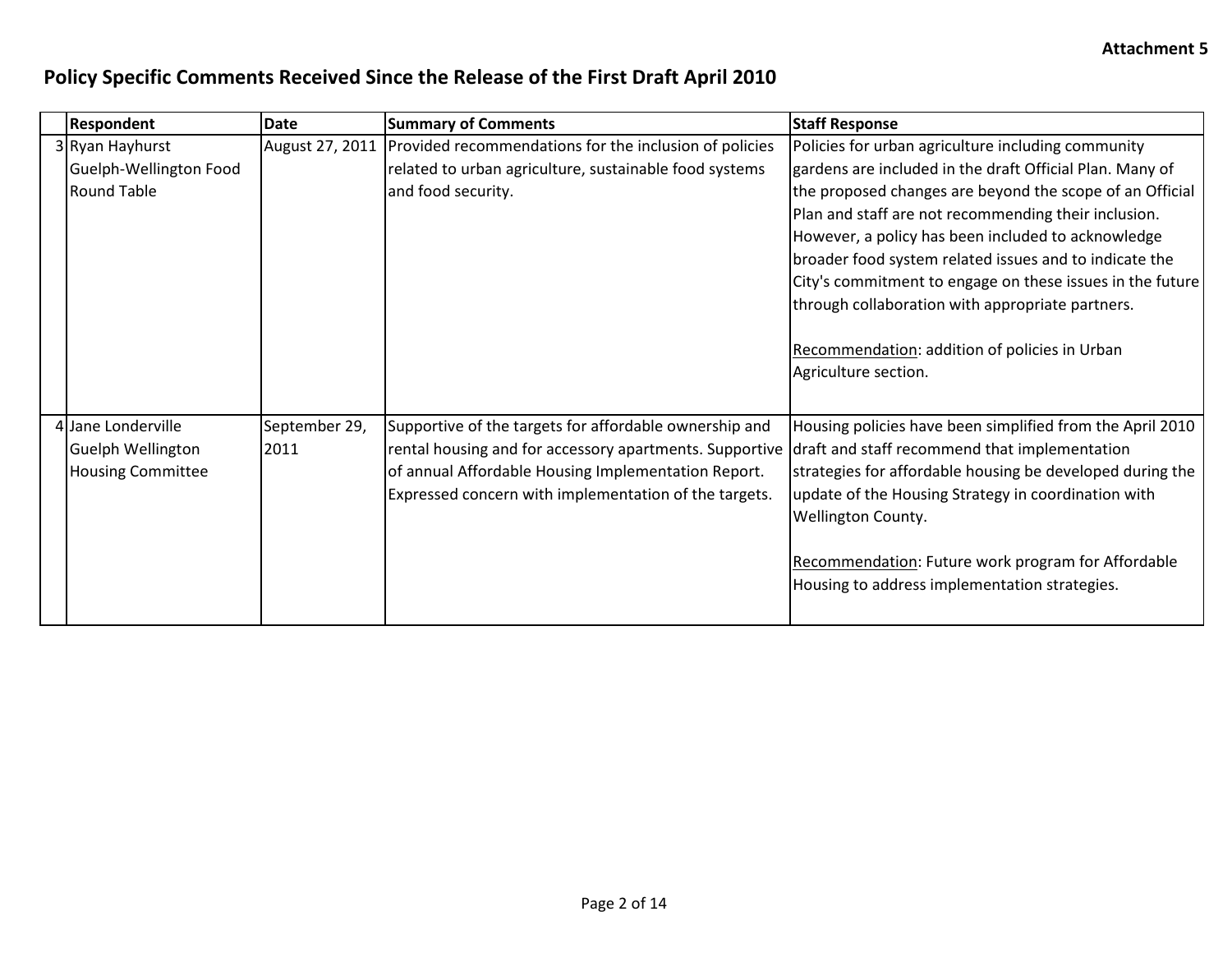| <b>Respondent</b>           | <b>Date</b>  | <b>Summary of Comments</b>                               | <b>Staff Response</b>                                        |
|-----------------------------|--------------|----------------------------------------------------------|--------------------------------------------------------------|
| 5 Victor Labreche           | May 20, 2010 | Objects to the prohibition of drive-throughs in all land | City staff have met with Victor Labreche and members of      |
| Labreche Patterson &        |              | use designations other than Commercial Service.          | the ORHMA and reviewed the materials provided by them        |
| Associates Inc              |              |                                                          | relating to drive-throughs. As a result, staff recommend     |
| on behalf of the Ontario    |              |                                                          | removal of language from the Official Plan that specifically |
| <b>Restaurant Hotel and</b> |              |                                                          | prohibits drive-throughs as a use. Rather, policies in the   |
| <b>Motel Association</b>    |              |                                                          | Urban Design section of the Official Plan are proposed to    |
| (ORHMA)                     |              |                                                          | provide direction as to design and site matters for drive    |
|                             |              |                                                          | throughs. City staff recommend that a review of drive-       |
|                             |              |                                                          | throughs and associated policies and regulations be          |
|                             |              |                                                          | conducted as background to the Comprehensive Zoning          |
|                             |              |                                                          | By-law Review with the intent to regulate drive-throughs     |
|                             |              |                                                          | and where they may be permitted through the Zoning By-       |
|                             |              |                                                          | law. This would allow careful consideration of the issue     |
|                             |              |                                                          | and allow Council, the public and stakeholders input into    |
|                             |              |                                                          | the process and any proposed regulations.                    |
|                             |              |                                                          | Recommendation: Policy changes to permitted uses and         |
|                             |              |                                                          | to strengthen urban design provisions.                       |
|                             |              |                                                          |                                                              |
|                             |              |                                                          |                                                              |
| 6 Dennis Coumo              | May 17, 2010 | Request for an additional potential school site to be    | Recommendation: Potential school site symbol added to        |
| <b>Upper Grand District</b> |              | shown on Schedule 2 in the area of Grange Road and       | Schedule 2 as per comment.                                   |
| <b>School Board</b>         |              | Cityview Drive North.                                    |                                                              |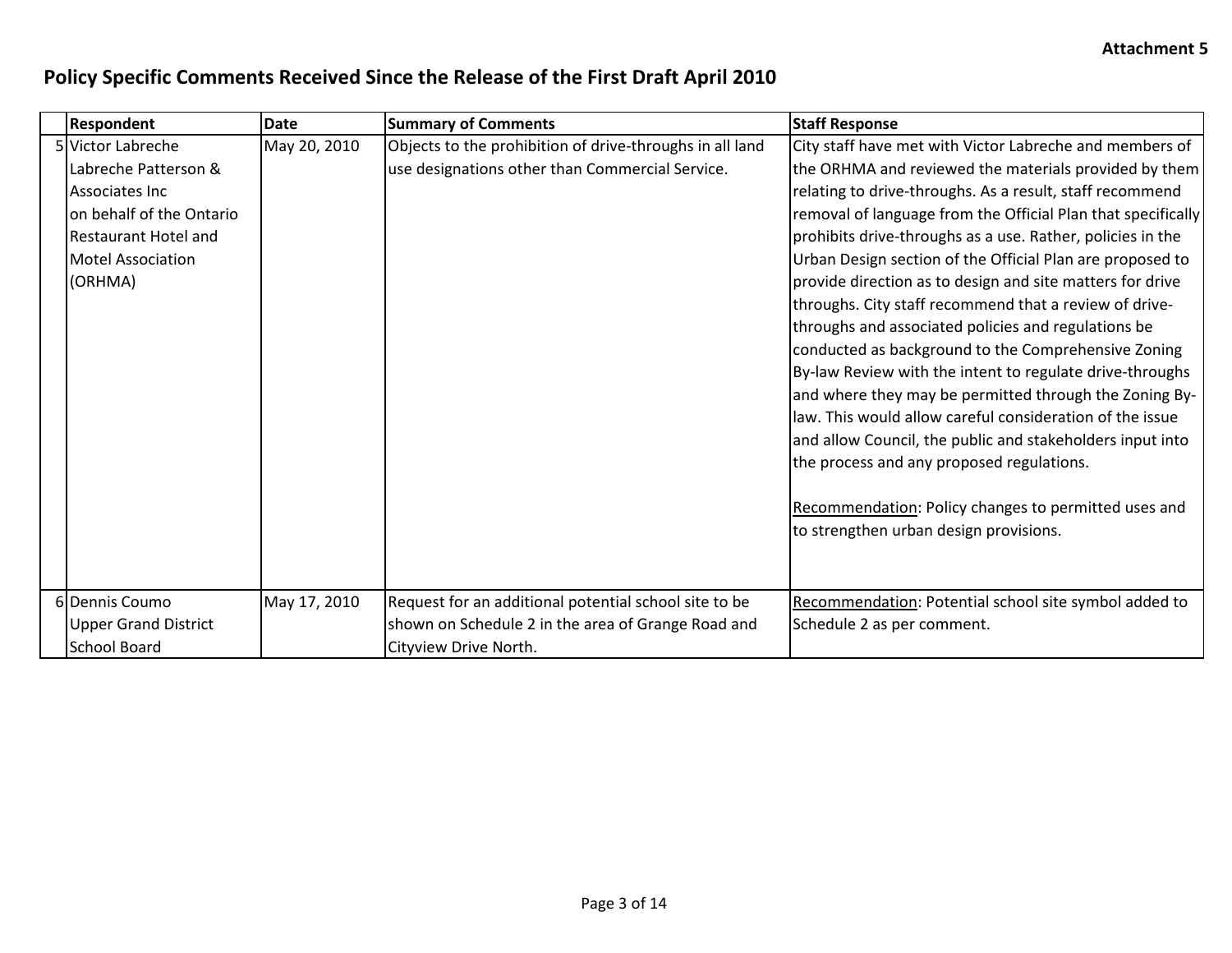| <b>Respondent</b>                | <b>Date</b>  | <b>Summary of Comments</b>                                   | <b>Staff Response</b>                                       |
|----------------------------------|--------------|--------------------------------------------------------------|-------------------------------------------------------------|
| 7 Transition Guelph              | May 20, 2010 | Suggest recognition of the role of green infrastructure.     | Policies are proposed in the Official Plan dealing with     |
|                                  |              | Concern that the Trail Map is confusing with trails on       | sustainable design features, community energy and low       |
|                                  |              | sidewalks.                                                   | impact development standards.                               |
|                                  |              | More mixed use areas should be included on the Land          | The trail map is developed through the planning process     |
|                                  |              | Use Schedule to create walkable neighbourhoods.              | for the Trail Master Plan and updates would be              |
|                                  |              | Suggest higher percentage of modal share for trips by        | undertaken through the master planning process not          |
|                                  |              | transit, walking and cycling.                                | through the Official Plan.                                  |
|                                  |              | Monitoring section should be more detailed and include       | The Official Plan contains many land use designations that  |
|                                  |              | context monitoring (e.g., price of fossil fuel, availability | allow a mix of land uses even though the title of the       |
|                                  |              | of food and groundwater, climate change, etc).               | designation does not contain the wording "mixed use         |
|                                  |              |                                                              | area".                                                      |
|                                  |              |                                                              | This Official Plan does include a higher percentage of      |
|                                  |              |                                                              | modal share than the current Official Plan.                 |
|                                  |              |                                                              | The monitoring section contains a general list of items to  |
|                                  |              |                                                              | consider as background to the next Official Plan update.    |
|                                  |              |                                                              | The list may be expanded to include other items             |
|                                  |              |                                                              | depending on the scope of future OP Reviews.                |
|                                  |              |                                                              |                                                             |
|                                  |              |                                                              | Recommendation: No further changes to policies related      |
|                                  |              |                                                              | to these comments.                                          |
|                                  |              |                                                              |                                                             |
| 8 Keith MacKinnon                | May 20, 2010 | Height limitations should be removed from the Official       | Staff do not support the removal of height limits in the    |
| <b>KLM Planning Partners Inc</b> |              | Plan to promote compact urban forms. Height and              | Official Plan. Maximum building heights were introduced     |
|                                  |              | density bonusing will be a disincentive due to the           | into the OP as a means of providing greater certainty as to |
|                                  |              | additional fees that will need to be paid to allow for       | the form of development that is permitted in the            |
|                                  |              | additional height.                                           | designation.                                                |
|                                  |              |                                                              |                                                             |
|                                  |              |                                                              | Recommendation: No changes proposed related to these        |
|                                  |              |                                                              | comments.                                                   |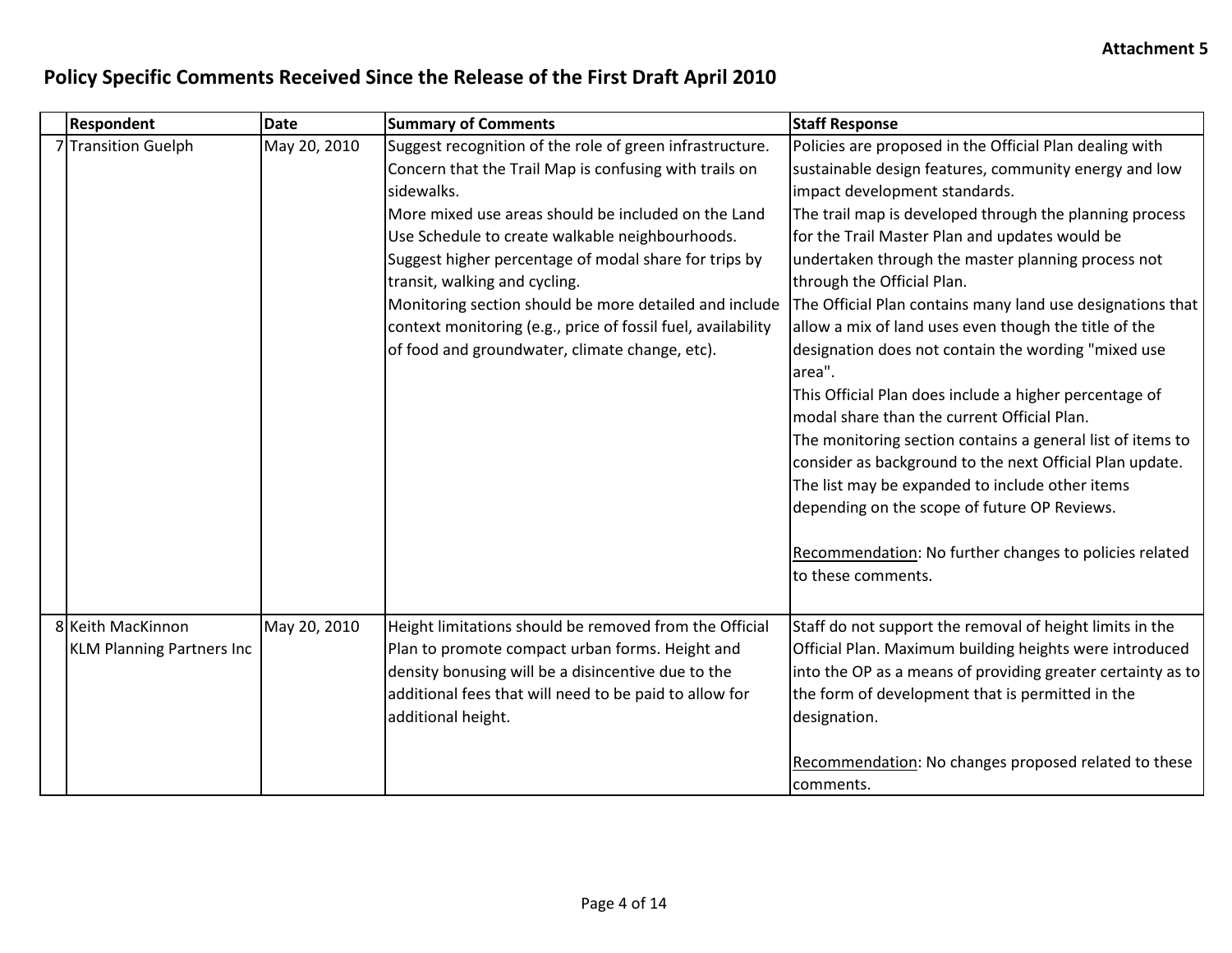| <b>Respondent</b>         | <b>Date</b>  | <b>Summary of Comments</b>                                | <b>Staff Response</b>                                     |
|---------------------------|--------------|-----------------------------------------------------------|-----------------------------------------------------------|
| 9 Jonathon Rodger         | May 20, 2010 | Concerns about the following Urban Design policies:       | The proposed urban design policies support the Council    |
| Zelinka Priamo Ltd        |              | - suggest wording change to 7.4.9 to encourage new        | approved Urban Design Action Plan.                        |
| on behalf of Loblaw       |              | development to be designed to contribute to a             | Some of the policies have been revised to provide clarity |
| <b>Properties Limited</b> |              | pedestrian-oriented streetscape rather than require       | to the intent.                                            |
|                           |              | - policy 7.8.1 how to apply the policy design to enhance  | Concerns about how a policy would be applied would be     |
|                           |              | prevailing neighbourhood pattern in greenfield areas      | addressed by staff at the time of a development           |
|                           |              | - policy to avoid blank facades will impact on            | application. Many policies will have site specific and    |
|                           |              | commercial operations due to requirements for internal    | development specific solutions to achieving the policy    |
|                           |              | operations                                                | direction.                                                |
|                           |              | - policy 7.5.6 does not provide flexibility in terms of   |                                                           |
|                           |              | orientation of buildings and the term "visual access"     | Recommendation: Changes to urban design policies.         |
|                           |              | lacks clarity                                             |                                                           |
|                           |              | - policy 7.8.8 concern with building design required to   |                                                           |
|                           |              | be unique and not simply reflect a corporate or franchise |                                                           |
|                           |              | design                                                    |                                                           |
|                           |              | - policy 7.22.1 through 7.22.4 concern with lack of       |                                                           |
|                           |              | flexibility whereby urban squares shall be included and   |                                                           |
|                           |              | whether they would be included in the calculation of      |                                                           |
|                           |              | maximum FSI for the site                                  |                                                           |
|                           |              | - avoidance of parking adjacent to buffers to natural     |                                                           |
|                           |              | heritage feature                                          |                                                           |
|                           |              |                                                           |                                                           |
|                           |              |                                                           |                                                           |
|                           |              |                                                           |                                                           |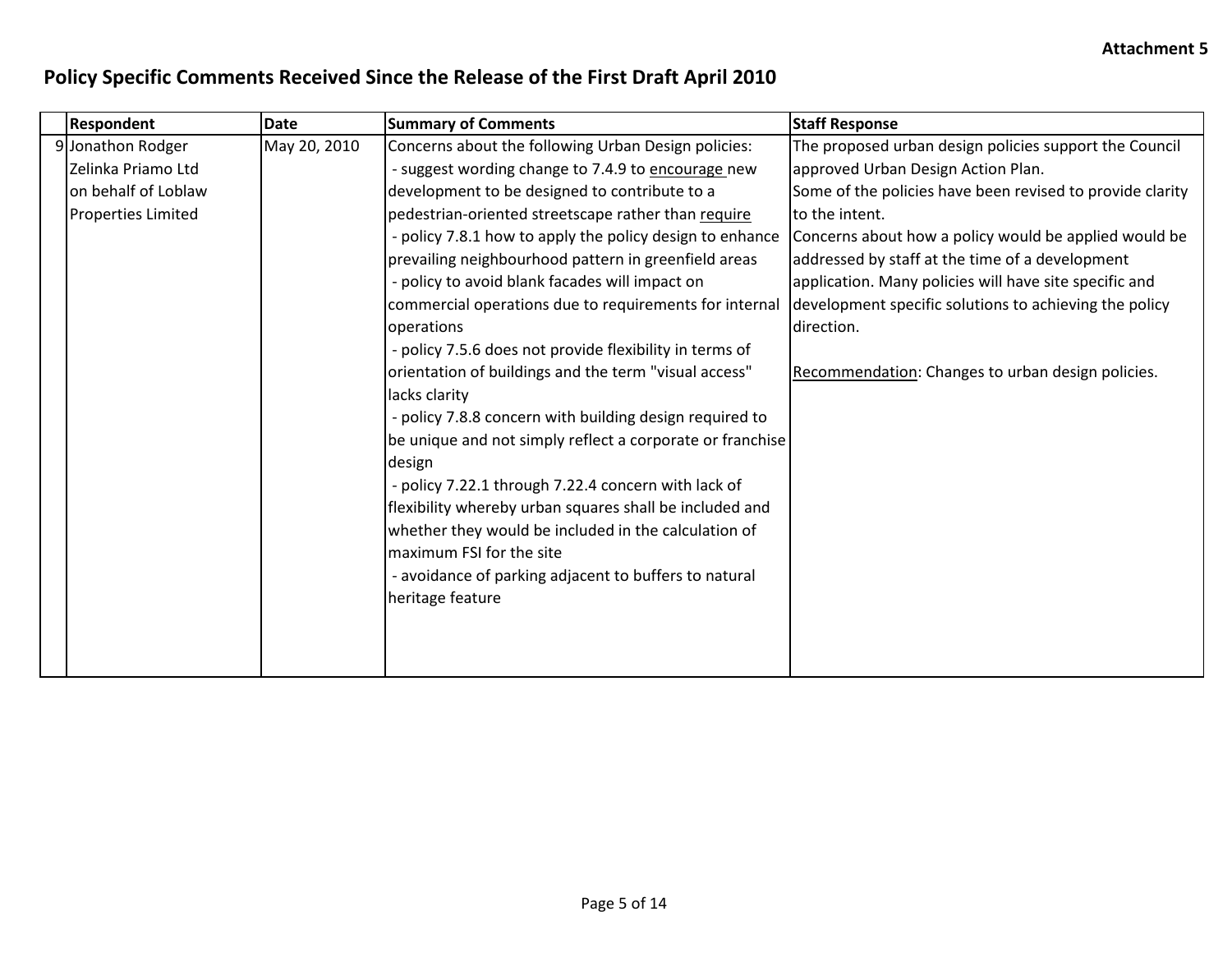| <b>Respondent</b>         | <b>Date</b>  | <b>Summary of Comments</b>                                  | <b>Staff Response</b>                                      |
|---------------------------|--------------|-------------------------------------------------------------|------------------------------------------------------------|
| 10 Jonathon Rodger        | May 20, 2010 | Concerns about the following Community Mixed Use            | The requirement for secondary plans for CMUCs has been     |
| Zelinka Priamo Ltd        |              | Area policies:                                              | deleted and replaced with requirement for concept plan     |
| on behalf of Loblaw       |              | requirement for Secondary Plan for CMUAs                    | for the overall node.                                      |
| <b>Properties Limited</b> |              | requirement for residential uses and inclusion of           | Residential targets have been removed for the CMUC in      |
|                           |              | residential target                                          | favour of requiring residential development within the     |
|                           |              | drive-throughs and gas bars not permitted                   | overall node as identified on Schedule 1 of the draft OP.  |
|                           |              | requirement for main street type environment and            | Drive-throughs and gas bars are now proposed to be         |
|                           |              | freestanding individual retail uses over 5575 square        | permitted in CMUCs; gas bars as an accessory use.          |
|                           |              | metres to locate on peripheral sites. Lack of clarity as to | Peripheral site means that large buildings would be        |
|                           |              | what peripheral site means.                                 | situated away from intersections and main streets to       |
|                           |              | requirement to meet a minimum FSI of 0.5                    | allow for improved building placements along street        |
|                           |              | minimum building height of 2 storeys                        | frontages.                                                 |
|                           |              | where underground or structured parking may be              | Floor space index requirements have been removed from      |
|                           |              | required                                                    | the Plan.                                                  |
|                           |              |                                                             | Policy related to minimum building height of 2 storeys has |
|                           |              |                                                             | been revised to indicate that the minimum height is        |
|                           |              |                                                             | required only along arterial and collector roads and       |
|                           |              |                                                             | lidentified "main streets".                                |
|                           |              |                                                             | The policy for underground and structured parking states   |
|                           |              |                                                             | that this is encouraged not required as an alternative to  |
|                           |              |                                                             | large surface parking areas.                               |
|                           |              |                                                             |                                                            |
|                           |              |                                                             | Recommendation: policy changes                             |
|                           |              |                                                             |                                                            |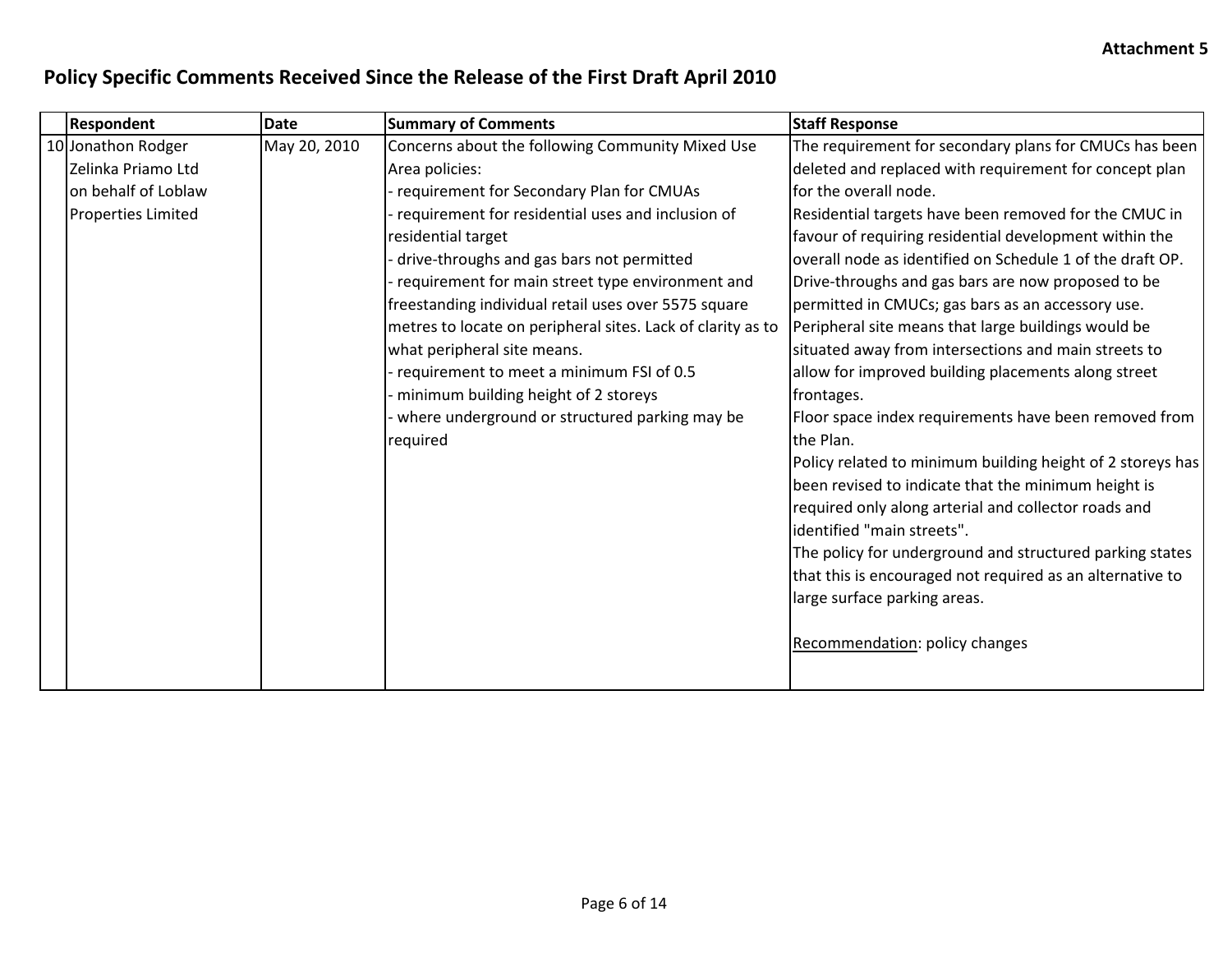| <b>Respondent</b>                                                                            | <b>Date</b>  | <b>Summary of Comments</b>                                                                                                                                                                                                                                                                                                                                                                          | <b>Staff Response</b>                                                                                                                                                                                                                                                                                                                                                                                                                                       |
|----------------------------------------------------------------------------------------------|--------------|-----------------------------------------------------------------------------------------------------------------------------------------------------------------------------------------------------------------------------------------------------------------------------------------------------------------------------------------------------------------------------------------------------|-------------------------------------------------------------------------------------------------------------------------------------------------------------------------------------------------------------------------------------------------------------------------------------------------------------------------------------------------------------------------------------------------------------------------------------------------------------|
| 11 Jonathon Rodger<br>Zelinka Priamo Ltd<br>on behalf of Loblaw<br><b>Properties Limited</b> | May 20, 2010 | Concerns about the following Mixed Use Corridor<br>policies:<br>drive-throughs and gas bars not permitted<br>minimum building height of 2 storeys and whether it<br>applies to building expansions<br>concern about conflict between policies 8.5.2.4.1<br>(maximum of 0.5 FSI) and 8.5.2.4.2 (maximum of 2.5 FSI<br>for commercial).                                                               | Policy restrictions related to drive throughs have been<br>removed in favour of urban design policies dealing with<br>their location and siting.<br>Service stations are now proposed to be permitted in<br>commercial designations including Mixed Use Corridors.<br>Minimum building height policy has been revised for<br>clarity.<br>Policies related to minimum and maximum FSI have been<br>removed from the Plan.<br>Recommendation: Policy changes. |
| 12 Jonathon Rodger<br>Zelinka Priamo Ltd<br>on behalf of Loblaw<br><b>Properties Limited</b> | May 20, 2010 | Concerns about the following Neighbourhood Mixed Use See staff responses above (#10 and #11).<br>Centre policies:<br>- drive-throughs and gas bars not permitted<br>- minimum building height of 2 storeys and whether it<br>applies to building expansions<br>underground or structured parking may be required                                                                                    | Recommendation: Policy changes.                                                                                                                                                                                                                                                                                                                                                                                                                             |
| 13 Hugh Handy<br><b>GSP</b> Group Inc.                                                       | May 20, 2010 | - concern about the rationale for the height limitation of<br>5 storeys for the Medium Density Residential<br>designation                                                                                                                                                                                                                                                                           | Recommendation: Height limit for the Medium Density<br>designation has been changed to 6 storeys to be<br>consistent with mid-rise building policies.                                                                                                                                                                                                                                                                                                       |
| 14 Hugh Handy<br><b>GSP</b> Group Inc.<br>On behalf of SmartCentres                          | May 20, 2010 | Concerned with Community Mixed Use Centre and<br><b>Urban Design Policies:</b><br>- prohibition of drive-throughs<br>minimum floor space index of 0.5<br>- minimum height of 2 storeys of usable space<br>- encouragement for underground or structured parking where this is appropriate and desired.<br>- main street type development and location of free-<br>standing uses on peripheral sites | See comments related to CMUCs above (#10 and #11).<br>Main street development is encouraged as part of the<br>design of CMUCs. Policies related to this have been<br>revised for clarity and to provide greater direction to<br>Recommendation: Policy changes.                                                                                                                                                                                             |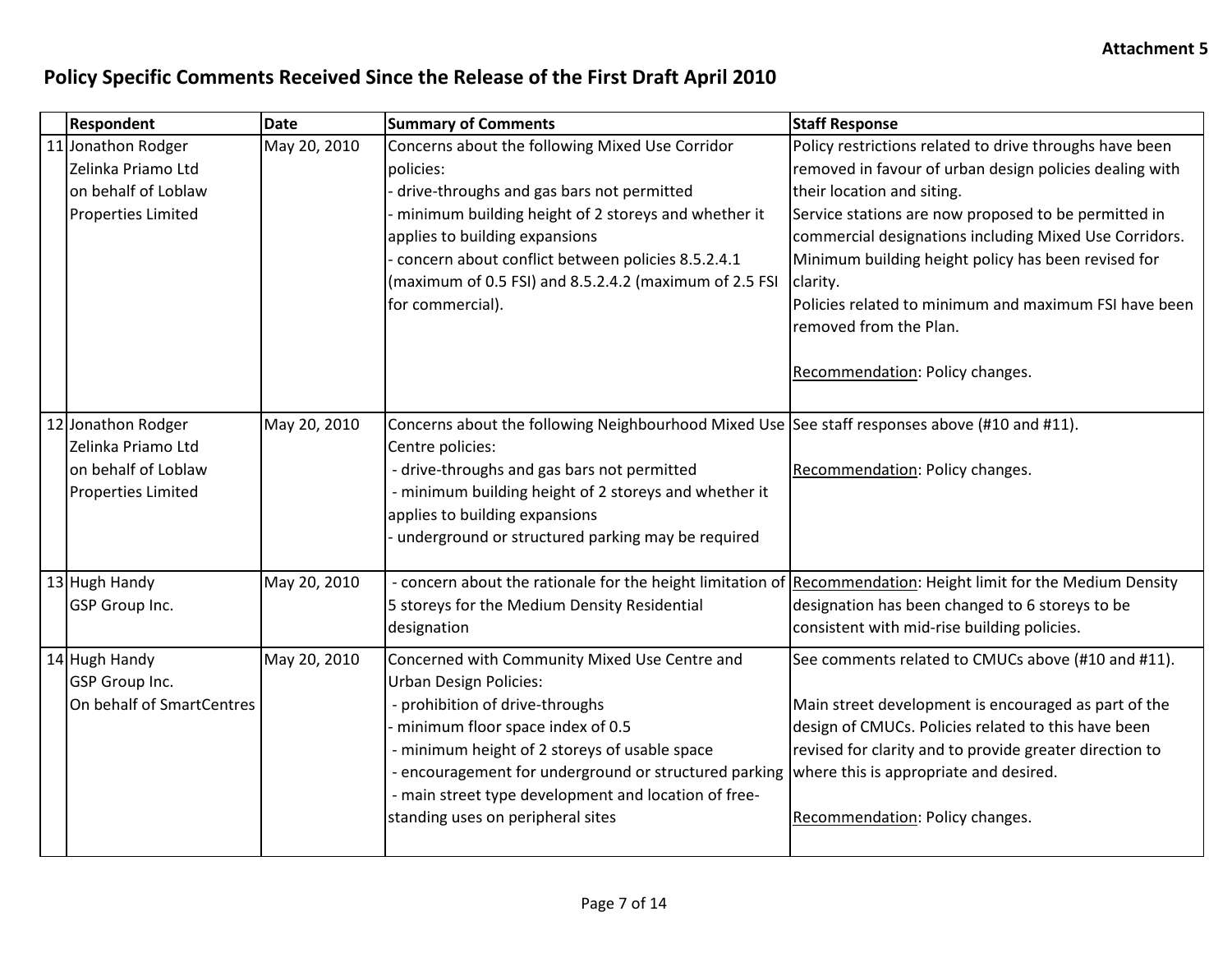| Recommendation: Revisions to affordable housing<br>policies and the target. Implementation strategies to be<br>developed/refined through the Housing Strategy update.<br>Staff agree with the proposed wording to require |
|---------------------------------------------------------------------------------------------------------------------------------------------------------------------------------------------------------------------------|
|                                                                                                                                                                                                                           |
|                                                                                                                                                                                                                           |
|                                                                                                                                                                                                                           |
|                                                                                                                                                                                                                           |
|                                                                                                                                                                                                                           |
|                                                                                                                                                                                                                           |
|                                                                                                                                                                                                                           |
| The comment related to undertaking discussions with                                                                                                                                                                       |
| utility providers prior to development approval is                                                                                                                                                                        |
| Request for a new policy as follows: Prior to permitting a opperational in nature and a policy related to this is not                                                                                                     |
| required. The Planning Act requires the City to circulate                                                                                                                                                                 |
| development applications to utility providers for                                                                                                                                                                         |
|                                                                                                                                                                                                                           |
|                                                                                                                                                                                                                           |
| Staff do not propose to include utility infrastructure as an                                                                                                                                                              |
| item to consider in the Development Priorities Plan (DPP).                                                                                                                                                                |
| The DPP considers orderly staging of development and                                                                                                                                                                      |
| the financial impacts on the City. The provision of utility                                                                                                                                                               |
| infrastructure such as telecommunications does not                                                                                                                                                                        |
| staging of development policies as an item to consider in  impact the City financially. The timing of the provision of                                                                                                    |
| utilities is conducted through the subdivision approval                                                                                                                                                                   |
|                                                                                                                                                                                                                           |
|                                                                                                                                                                                                                           |
| Recommendation: Policy changes as described above. No                                                                                                                                                                     |
|                                                                                                                                                                                                                           |
|                                                                                                                                                                                                                           |
|                                                                                                                                                                                                                           |
|                                                                                                                                                                                                                           |
|                                                                                                                                                                                                                           |
| comment and this is current City practice.                                                                                                                                                                                |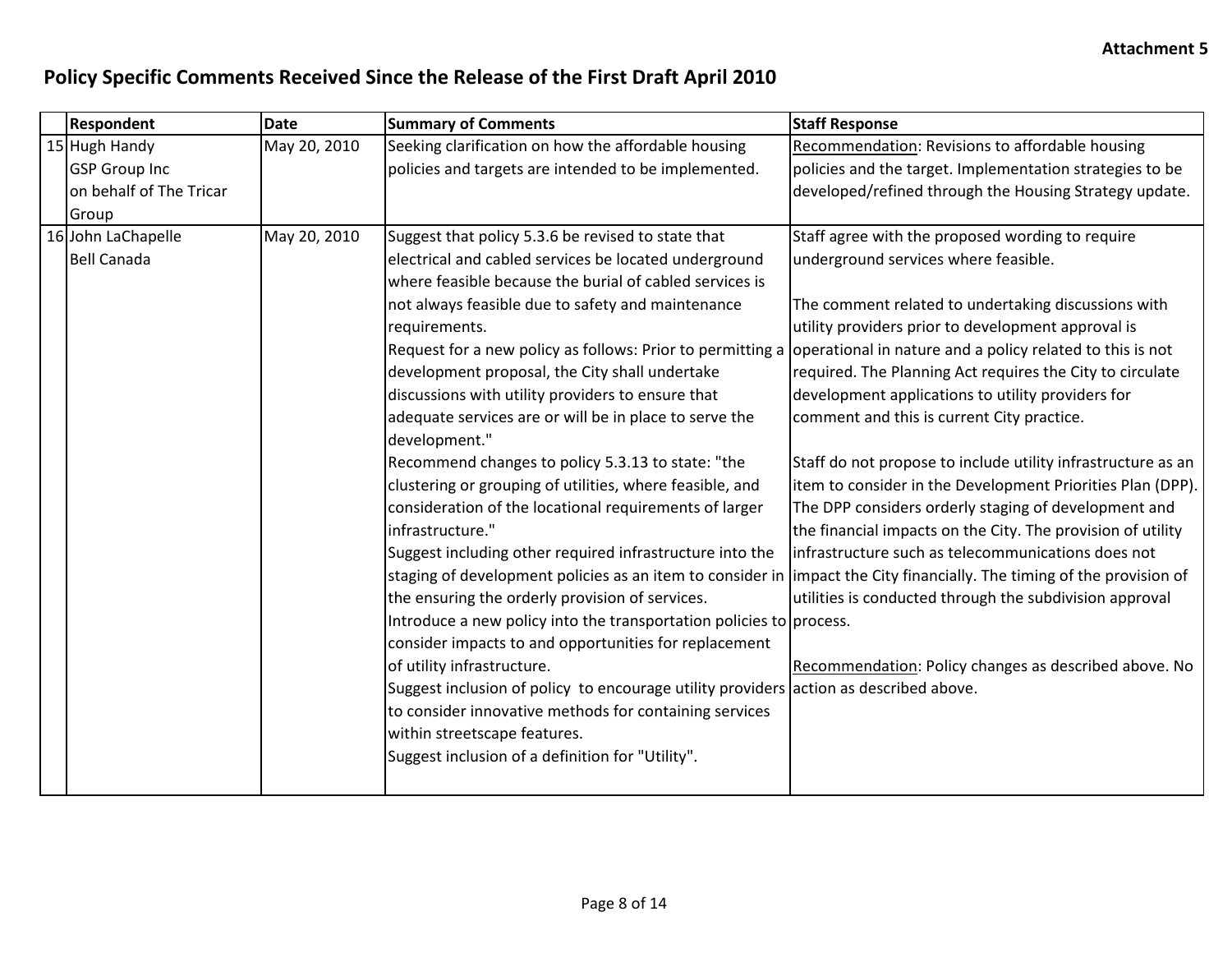| In general, the proposed Official Plan policies provide a                                                  |
|------------------------------------------------------------------------------------------------------------|
| level of detail considered necessary to support the City's                                                 |
| vision for development to the year 2031.                                                                   |
| Requirements for Secondary Plans in CMUCs have been                                                        |
| removed from the Plan. Areas where secondary plans are                                                     |
| required prior to development proceeding are clearly                                                       |
| identified on Schedule 2 of the OP.                                                                        |
| Affordable housing policies have been revised to remove                                                    |
| the policy related to the use of holding zones. The City is                                                |
| required to establish a target for affordable housing by                                                   |
| provincial policy and the City's target is based on the City's                                             |
| Affordable Housing Discussion Paper (2009).                                                                |
| Urban Design policies have been revised to provide clarity                                                 |
| and positive direction to applicants.                                                                      |
| Road widening policies are similar to the current OP.                                                      |
| Policies for road widening are required by the Planning                                                    |
|                                                                                                            |
| Request that drive-throughs be permitted as long as they Staff continue to support policies that encourage |
| alternatives to surface parking such as underground or                                                     |
|                                                                                                            |
| Staff are not supportive of changes to the maximum                                                         |
| height in the High Density Residential designation.                                                        |
| Increases in height may be permitted through a bonusing                                                    |
|                                                                                                            |
|                                                                                                            |
|                                                                                                            |
|                                                                                                            |
|                                                                                                            |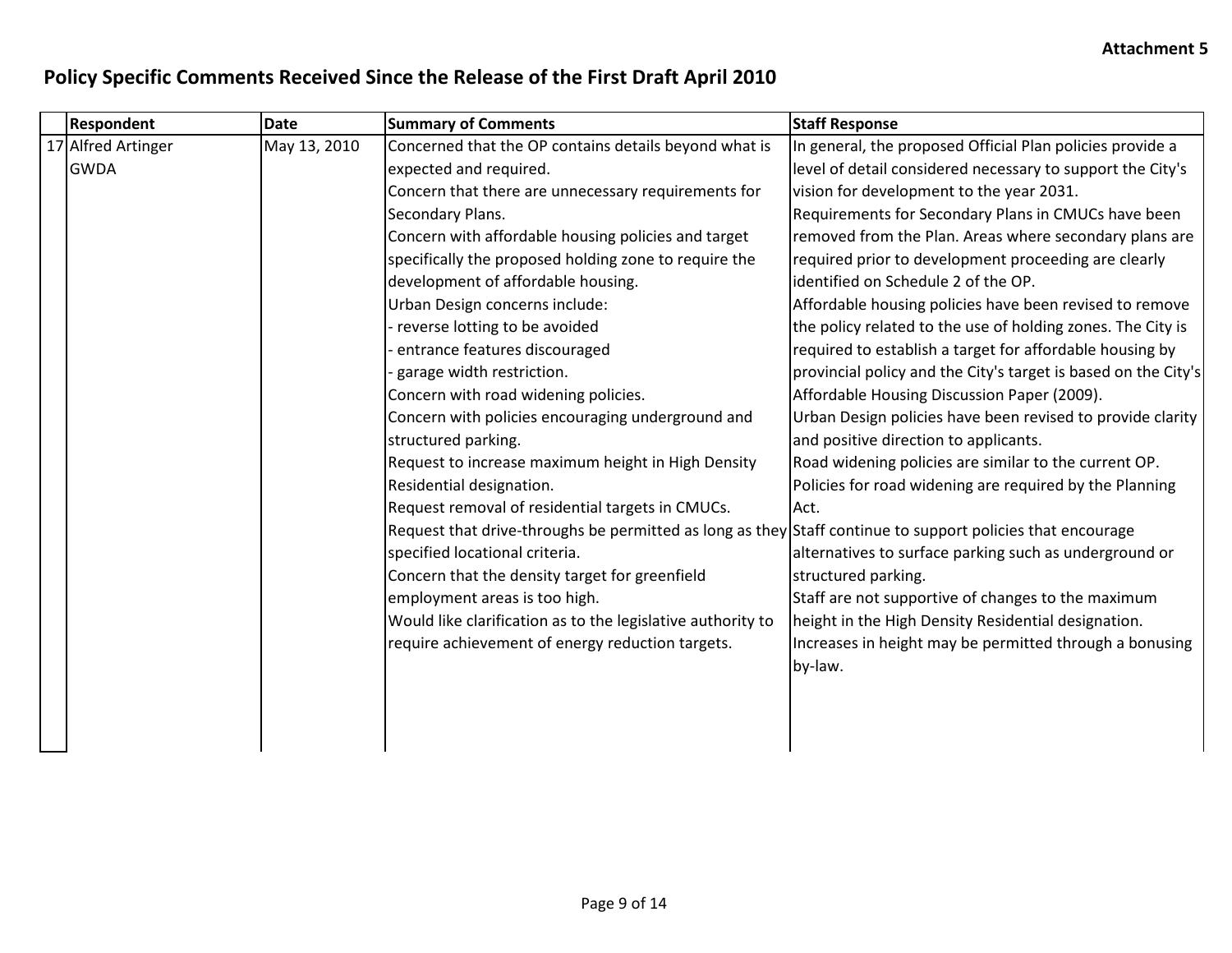| <b>Respondent</b>                      | <b>Date</b>  | <b>Summary of Comments</b>                                                                                                                                                                                                                                                                                                                                                                                                                                                                                                                                                                                                                                                                                                                                                                                                                          | <b>Staff Response</b>                                                                                                                                                                                                                                                                                                                                                                                                                                                                                                                                                                                                                                                                     |
|----------------------------------------|--------------|-----------------------------------------------------------------------------------------------------------------------------------------------------------------------------------------------------------------------------------------------------------------------------------------------------------------------------------------------------------------------------------------------------------------------------------------------------------------------------------------------------------------------------------------------------------------------------------------------------------------------------------------------------------------------------------------------------------------------------------------------------------------------------------------------------------------------------------------------------|-------------------------------------------------------------------------------------------------------------------------------------------------------------------------------------------------------------------------------------------------------------------------------------------------------------------------------------------------------------------------------------------------------------------------------------------------------------------------------------------------------------------------------------------------------------------------------------------------------------------------------------------------------------------------------------------|
| 18 Alfred Artinger<br>GWDA (continued) |              |                                                                                                                                                                                                                                                                                                                                                                                                                                                                                                                                                                                                                                                                                                                                                                                                                                                     | The residential target has been removed from the CMUC<br>policies (as noted in response #10).<br>Policies related to prohibiting drive-throughs as a<br>permitted use have been deleted in favour of specific<br>urban design criteria.<br>Policies for achieving energy efficiency are based on the<br>recommendations of the Council approved Community<br>Energy Plan. The draft policies include a policy related to<br>the City investigating tools to support the achievement of<br>energy reduction targets.<br>Recommendation: Policy changes as described above.                                                                                                                 |
| 19 Michael Hoffman and<br>Linda Clay   | May 17, 2010 | Concerned about proposed policies for non-designated<br>built heritage resources and non-designated cultural<br>heritage landscapes. Concerned with policy 4.7.6.3<br>specifically the wording "Councilbelieves the property<br>to be of cultural heritage value or interest." Concerned<br>that proposed policies can be interpreted to require<br>owners of non-designated properties to provide Cultural demonstrates through a Heritage Resource Impact<br>Heritage Impact Assessments or Scoped Cultural<br>Heritage Impact Assessments if they apply for a building<br>permit or minor variance. Recommend that all reference Resource Impact Assessment does not apply unless the<br>to requirements related to matters other than<br>demolition as they related to non-designated properties<br>be removed from the proposed Official Plan. | The policies proposed in the OP update are consistent<br>with the Ontario Heritage Act and the PPS. Some revisions<br>have been made to the Cultural Heritage Policies to<br>provide clarity. The proposed policies state that non-<br>designated properties that are involved in a development<br>application should be conserved unless the proponent<br>Assessment that the property is not of cultural heritage<br>value or interest. The requirements for a Heritage<br>property is not proposed to be conserved. Further, these<br>policies do not apply to properties that are not listed in<br>the Heritage Registry.<br>Recommendation: No changes related to these<br>comments. |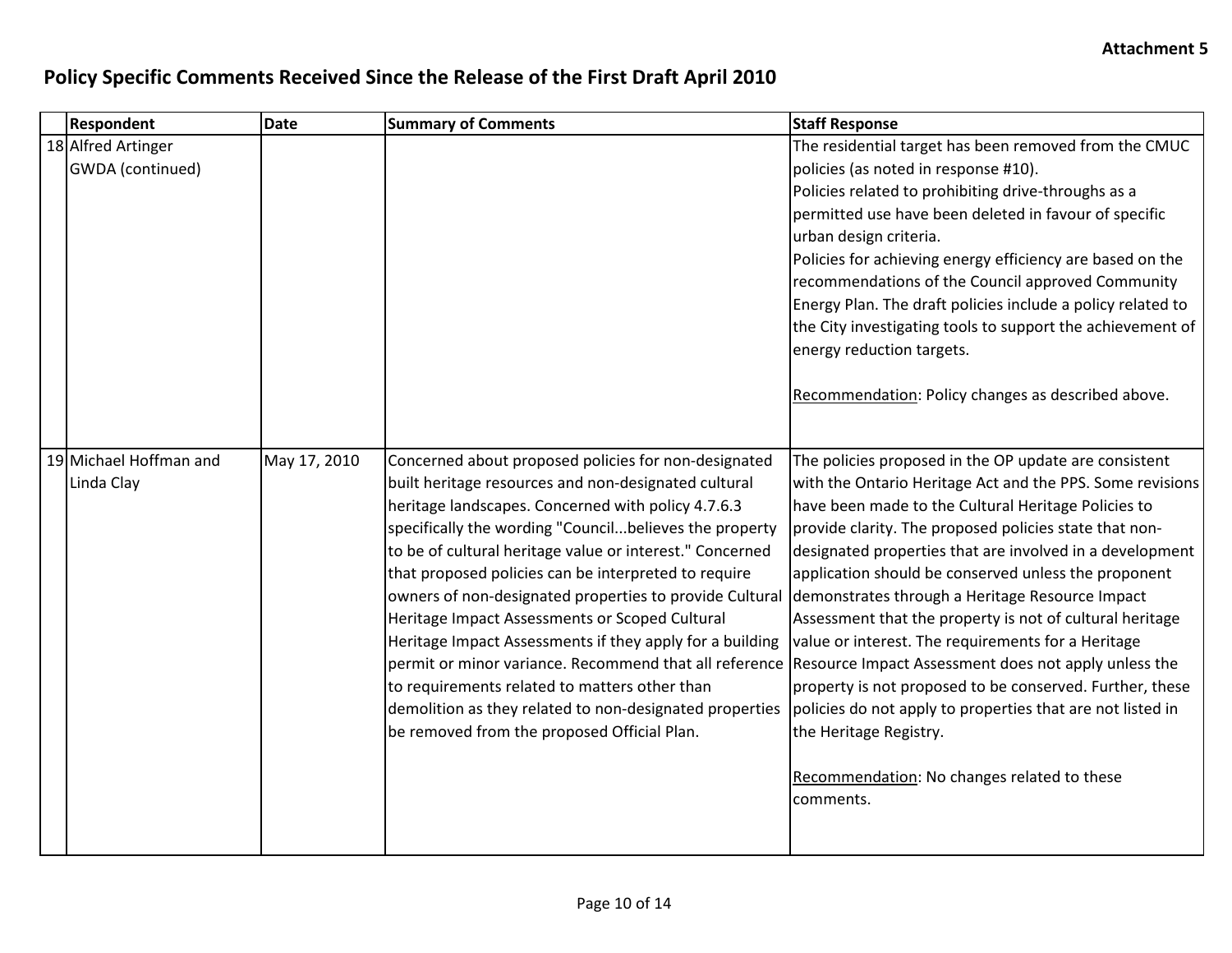| Respondent                           | <b>Date</b>  | <b>Summary of Comments</b>                                                                                                                                                                                                                                                                                                                                                                                                                                                                                                                                                                                                                                                           | <b>Staff Response</b>                                                                                                                                                                                                                                                                                                                                                 |
|--------------------------------------|--------------|--------------------------------------------------------------------------------------------------------------------------------------------------------------------------------------------------------------------------------------------------------------------------------------------------------------------------------------------------------------------------------------------------------------------------------------------------------------------------------------------------------------------------------------------------------------------------------------------------------------------------------------------------------------------------------------|-----------------------------------------------------------------------------------------------------------------------------------------------------------------------------------------------------------------------------------------------------------------------------------------------------------------------------------------------------------------------|
| 20 Michael Hoffman and<br>Linda Clay | May 18, 2010 | Recommend that the wording in the Official Plan be<br>changed to permit all forms of housing. The comments<br>include specific reference to housing in small                                                                                                                                                                                                                                                                                                                                                                                                                                                                                                                         | The OP supports the provision of a range of housing types<br>and densities to meet the projected requirements of<br>current and future residents.                                                                                                                                                                                                                     |
|                                      |              | developments that may be gated and include elements<br>of modern or mid-century housing.                                                                                                                                                                                                                                                                                                                                                                                                                                                                                                                                                                                             | Staff are not supportive of gated communities.<br>Recommendation: No changes proposed related to these                                                                                                                                                                                                                                                                |
|                                      |              |                                                                                                                                                                                                                                                                                                                                                                                                                                                                                                                                                                                                                                                                                      | comments.                                                                                                                                                                                                                                                                                                                                                             |
| 21 Dr. Dennis Murr                   | May 20, 2010 | responsibility to taxpayers. Concerned that the Official<br>Plan supports more residential growth that will result in<br>the cutting of services of existing residents.                                                                                                                                                                                                                                                                                                                                                                                                                                                                                                              | Concerned about the Official Plan and its fiscal economic The Official Plan supports a projected population that has<br>been required by the Province. The Official Plan, in<br>conjunction with other municipal mechanisms, provides<br>policy to manage the fiscal sustainability of the City.<br>Recommendation: No changes proposed related to these<br>comments. |
| 22 Herb Neumann                      | May 19, 2010 | The comments included the following concerns with the<br><b>Community Mixed Use Area policies:</b><br>the residential target for the Community Mixed Use<br>Area at Clair and Gordon<br>- the proposed minimum building height of 2 storeys of<br>usable space<br>prohibition of drive-throughs should be deleted and<br>that locational criteria for drive throughs would be more<br>appropriate<br>- requirement for a secondary plan for Community<br>Mixed Use Areas should be deleted<br>policy that requires residential uses to be provided<br>primarily above commercial uses should be deleted<br>policy related to underground or structured parking<br>should be deleted. | See response to other comments related to CMUCs<br>(response #10 and #11).                                                                                                                                                                                                                                                                                            |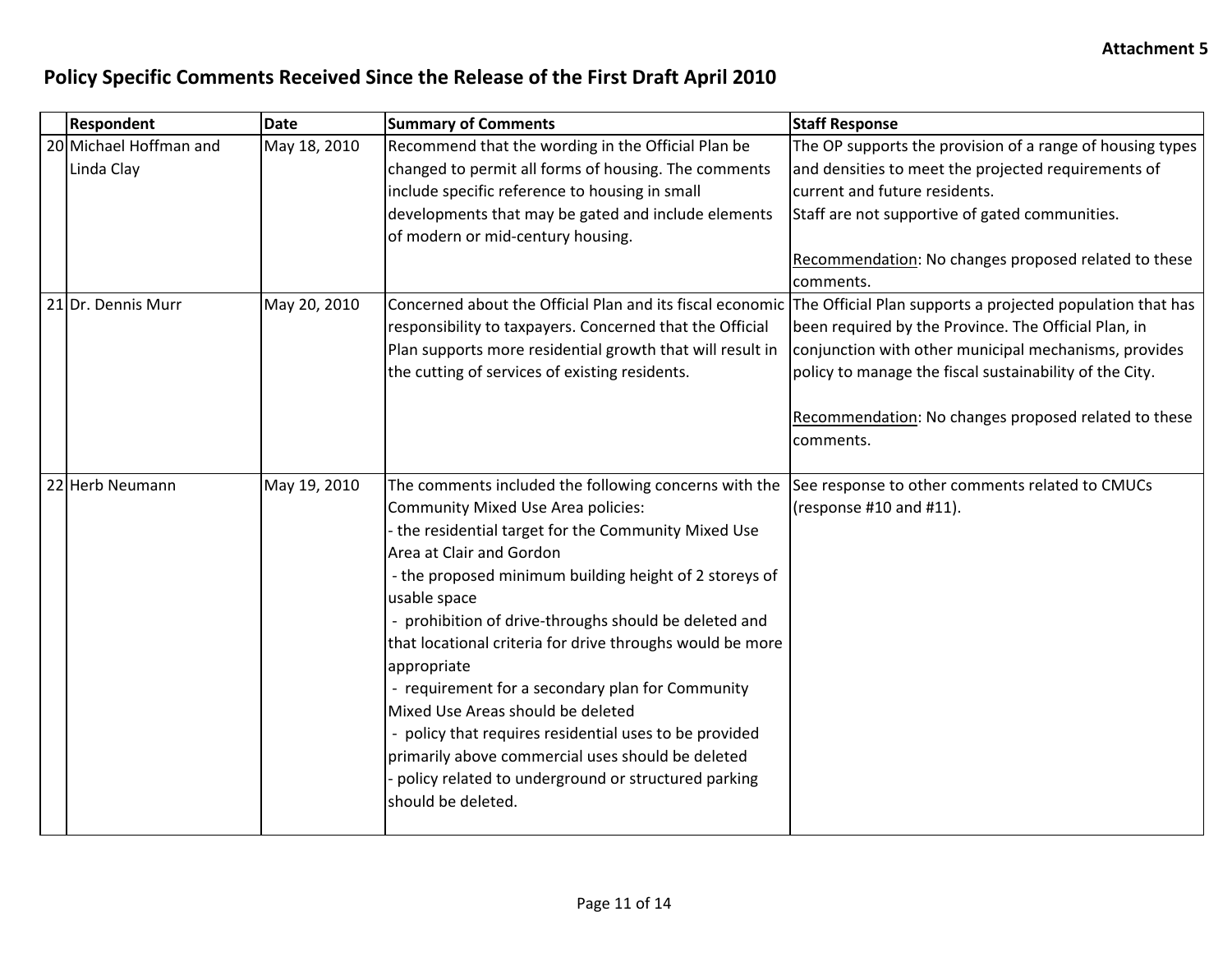| Respondent                                                                                           | <b>Date</b>   | <b>Summary of Comments</b>                                                                                                                                                                                                                                                                                                                                                                                                                                                                                                                                                                           | <b>Staff Response</b>                                                                                                                                                                                                                                  |
|------------------------------------------------------------------------------------------------------|---------------|------------------------------------------------------------------------------------------------------------------------------------------------------------------------------------------------------------------------------------------------------------------------------------------------------------------------------------------------------------------------------------------------------------------------------------------------------------------------------------------------------------------------------------------------------------------------------------------------------|--------------------------------------------------------------------------------------------------------------------------------------------------------------------------------------------------------------------------------------------------------|
| 23 Jonathon Rodger<br>Zelinka Priamo Ltd<br>on behalf of Home Depot<br><b>Holdings Inc</b>           | May 28, 2010  | Suggest that there should be wording to provide for<br>flexibility or recognition that Community Mixed Use<br>policies will be implemented and transitioned over the<br>long term. The application of urban design policies may<br>not be appropriate or applicable to individual sites.<br>Concern with Community Mixed Use Area policies<br>related to minimum total floor space index, residential<br>unit targets and minimum building height.                                                                                                                                                   | See response to other comments related to CMUCs<br>(response #10 and #11).<br>Recommendation: Revisions to policies to include wording<br>related to the CMUCs and their evolution over the long<br>term.                                              |
| 24 Wendy Nott<br>Walker, Nott, Dragicevic<br>Associates Limited<br>on behalf of Armel<br>Corporation | May 20, 2010  | Concern expressed about the residential targets for<br>Community Mixed Use Areas given that the lands around (response #10 and #11).<br>the Paisley/Imperial node is already designated for<br>medium and high density residential. The restriction of<br>the proposed mix of uses to the commercially zoned<br>lands will result in the lands not being able to<br>accommodate the proposed 42 000 square metres of<br>retail space. Suggest that there is no need for a<br>secondary plan for the Community Mixed Use Area.<br>Concern with minimum and maximum densities and<br>building heights. | See response to other comments related to CMUCs                                                                                                                                                                                                        |
| 25 Steve Harris<br><b>Guelph and District</b><br><b>Homebuilders Association</b>                     | June 14, 2010 | Concern about the proposed affordable housing policies. See response #17 related to affordable housing.<br>Suggest that the targets are not realistic and are not<br>supported by a financial incentive program. The existing<br>housing stock is significant in the provision of affordable<br>housing.<br>Requirements for secondary plans are burdensome and<br>unnecessary.                                                                                                                                                                                                                      | The requirements for Secondary Plans for development<br>within Community Mixed Use Centres have been removed<br>from the Plan.<br>Recommendation: implementation strategies for<br>affordable housing to be developed through the Housing<br>Strategy. |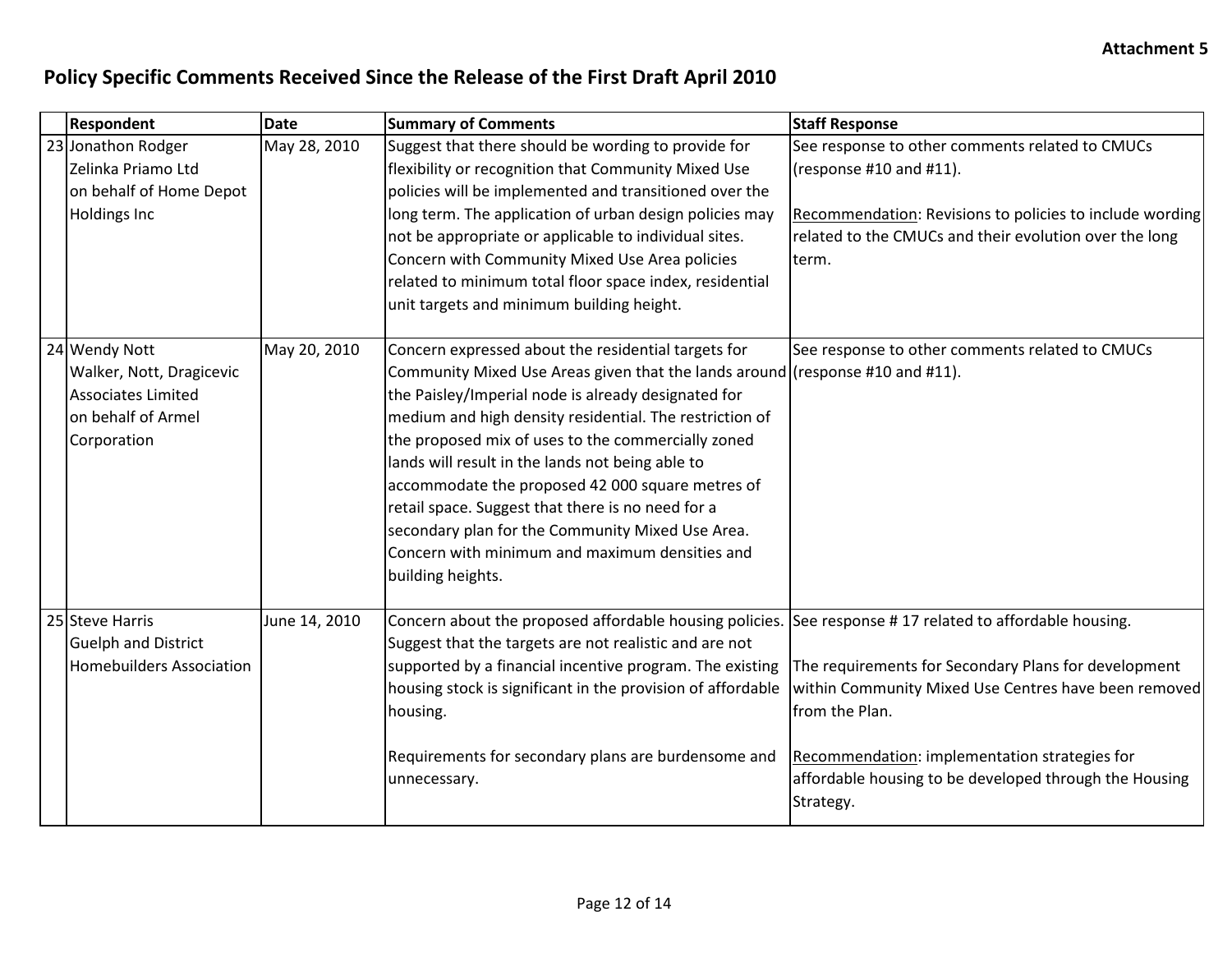| <b>Respondent</b>     | <b>Date</b>    | <b>Summary of Comments</b>                                                                                         | <b>Staff Response</b>                                                                                             |
|-----------------------|----------------|--------------------------------------------------------------------------------------------------------------------|-------------------------------------------------------------------------------------------------------------------|
| 26 Dwayne Evans       | June 25, 2010  | The Ministry of Natural Resources suggests that a policy                                                           | Recommendation: Mineral Aggregate policies have been                                                              |
| Ministry of Municipal |                | framework should be established in the Official Plan that  included in Chapter 6 of the draft Official Plan. These |                                                                                                                   |
| Affairs and Housing   |                | provides for the long-term protection of mineral                                                                   | policies focus on resource recovery during development                                                            |
|                       |                |                                                                                                                    | aggregate resources, making resources available close to and the need to ensure that mineral aggregate operations |
|                       |                | markets and protecting resource areas and operations                                                               | in adjacent municipalities is compatible with City                                                                |
|                       |                | from incompatible development.                                                                                     | interests.                                                                                                        |
|                       |                |                                                                                                                    |                                                                                                                   |
| 27 Ian Brown          | May 4, 2010    | Recommends inclusion of policies in the Urban Design                                                               | The placement of mobile signs is best dealt with through                                                          |
|                       |                | section to address the use of mobile signs.                                                                        | the City's Sign By-law due to their temporary nature and                                                          |
|                       |                |                                                                                                                    | movability.                                                                                                       |
|                       |                |                                                                                                                    |                                                                                                                   |
|                       |                |                                                                                                                    | Recommendation: No changes to policies related to these                                                           |
|                       |                |                                                                                                                    | comments.                                                                                                         |
| 28 Albert Willis      | April 21, 2010 | Suggests that a bridge to connect York Road to                                                                     | These comments have been directed to Engineering staff                                                            |
|                       |                | Wellington Street is needed to direct traffic away from                                                            | for consideration as part of the future review of                                                                 |
|                       |                | downtown.                                                                                                          | transportation master plans or studies. The transportation                                                        |
|                       |                | Suggests the use of ring roads to aid in traffic circulation.   policies in the Official Plan are based on the     |                                                                                                                   |
|                       |                | Suggests the use of traffic circles to calm traffic and                                                            | recommendations of the Transportation Master Plan and                                                             |
|                       |                | reduce need for traffic lights.                                                                                    | the Guelph-Wellington Transportation Study.                                                                       |
|                       |                | Recommends reverting the City to a square grid plan to                                                             |                                                                                                                   |
|                       |                | simplify transportation and bus routes. Introduce                                                                  | The suggestion for a green belt is beyond the City's                                                              |
|                       |                | tramway lines to run north-south to serve villages and                                                             | jurisdiction as the lands in question are part of Wellington                                                      |
|                       |                | Wellington County.                                                                                                 | County.                                                                                                           |
|                       |                | Recommends planning a green belt around the City to                                                                |                                                                                                                   |
|                       |                | accommodate farmers' markets and a tramway.                                                                        | Comments and concerns related to amalgamation are a                                                               |
|                       |                | Supports amalgamation with Wellington County to                                                                    | political decision and are not part of an Official Plan or                                                        |
|                       |                | simplify government and planning.                                                                                  | related planning processes.                                                                                       |
|                       |                |                                                                                                                    |                                                                                                                   |
|                       |                |                                                                                                                    | Recommendation: No changes proposed related to these                                                              |
|                       |                |                                                                                                                    | comments.                                                                                                         |
|                       |                |                                                                                                                    |                                                                                                                   |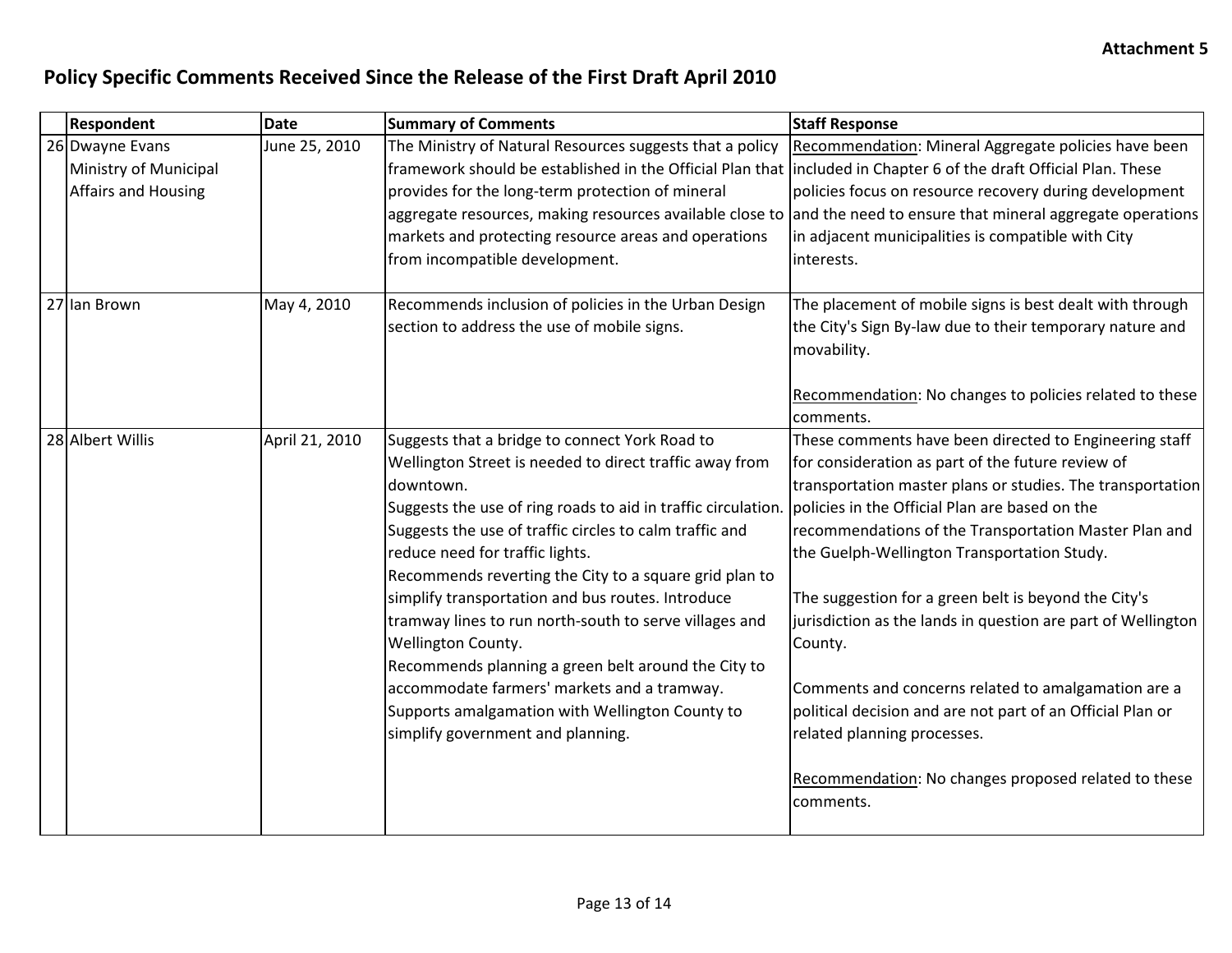| Respondent         | <b>Date</b> | <b>Summary of Comments</b>                            | <b>Staff Response</b>                                    |
|--------------------|-------------|-------------------------------------------------------|----------------------------------------------------------|
| 29 Alfred Artinger | October 11, | Requests that the lands designated "Reserve Lands" be | Staff have determined that the lands that are designated |
| <b>IGWDA</b>       | 2011        | designated to other uses as part of the Official Plan | "Reserve Lands" require a comprehensive review related   |
|                    |             | Review.                                               | to future land uses and servicing. Staff recommend that  |
|                    |             |                                                       | these lands be subject to a Secondary Planning process.  |
|                    |             |                                                       | The Secondary Plan for the Clair/Maltby area has been    |
|                    |             |                                                       | included in the 10-year Capital Budget forecast.         |
|                    |             |                                                       |                                                          |
|                    |             |                                                       | Recommendation: No changes proposed related to these     |
|                    |             |                                                       | comments.                                                |
|                    |             |                                                       |                                                          |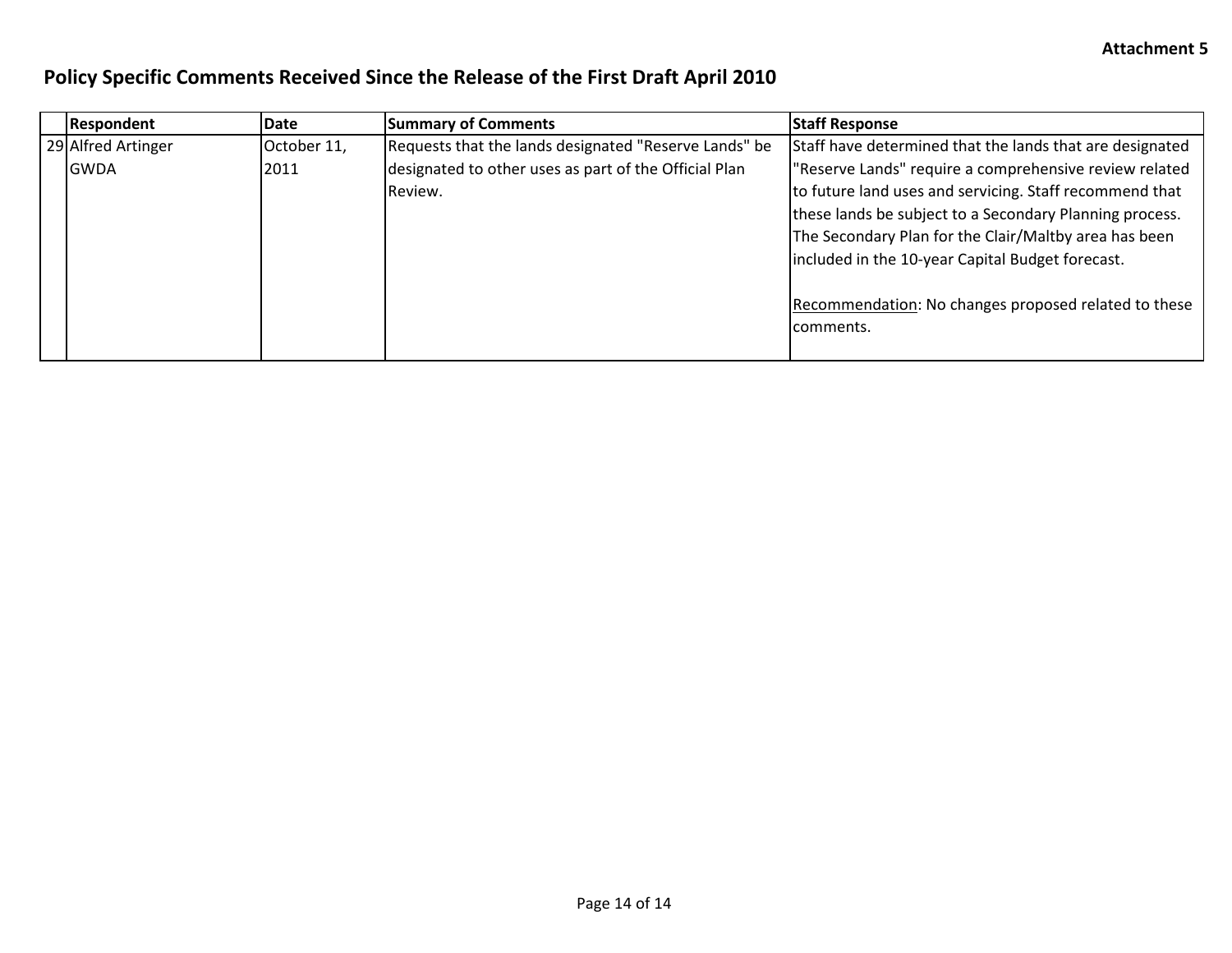| Respondent                                      | <b>Date</b> | Property                               | <b>Summary of Comments</b>                                                                                                                                                                                                                          | <b>Staff Response</b>                                                                                                                                                                                                                                                                                                                                                                                                                                                                                                                                                                                                                                                                                                                                                                                                                                                                                 |
|-------------------------------------------------|-------------|----------------------------------------|-----------------------------------------------------------------------------------------------------------------------------------------------------------------------------------------------------------------------------------------------------|-------------------------------------------------------------------------------------------------------------------------------------------------------------------------------------------------------------------------------------------------------------------------------------------------------------------------------------------------------------------------------------------------------------------------------------------------------------------------------------------------------------------------------------------------------------------------------------------------------------------------------------------------------------------------------------------------------------------------------------------------------------------------------------------------------------------------------------------------------------------------------------------------------|
| 30 Robert Mason<br>Mason Real Estate<br>Limited | undated     | 363-369 Gordon St<br>and 1 College Ave | Request subject properties to be designated<br>"Neighbourhood Commercial".                                                                                                                                                                          | The properties are designated "General Residential"<br>in the current Official Plan. Staff propose to<br>designate the existing commercial property located<br>at 363-369 Gordon Street as "Neighbourhood<br>Commercial Centre". Commercial designations are<br>not recommended to be applied to the existing<br>adjacent residential property at 1 College Avenue<br>West.<br>Recommendation: No changes.                                                                                                                                                                                                                                                                                                                                                                                                                                                                                            |
| 31 Robert Mason<br>Mason Real Estate<br>Limited | undated     | 363-369 Gordon St<br>and 1 College Ave | Opposed to road widening at the<br>intersection of Gordon Street and College<br>would severely impact the value, use and<br>functionality of the property. Road widening<br>should only be taken on the east side of<br>Gordon or south of College. | The road widening for the Gordon and College<br>intersection is intended to provide for alternative<br>Avenue. State that widening on the west side right-of-way design options. The inclusion of the<br>of Gordon Street or the north side of College lintersection indicates to property owners that<br>future right-of-way adjustments may be required,<br>but there is flexibility given as to the location for<br>the dedications, i.e. east side of Gordon rather than<br>west. Detailed intersection design only occurs at a<br>capital improvement stage, therefore it would not<br>be appropriate to remove the general requirement<br>of this corner for future intersection improvements.<br>In addition, the Transit Growth Strategy indicates<br>that the Gordon/College intersection is of strategic<br>importance for future transit priority measures.<br>Recommendation: No changes. |

Note: Generally, property owner requests for site specifc designation changes are not supported by staff because they are outside the scope of this Five Year Review of the Official Plan.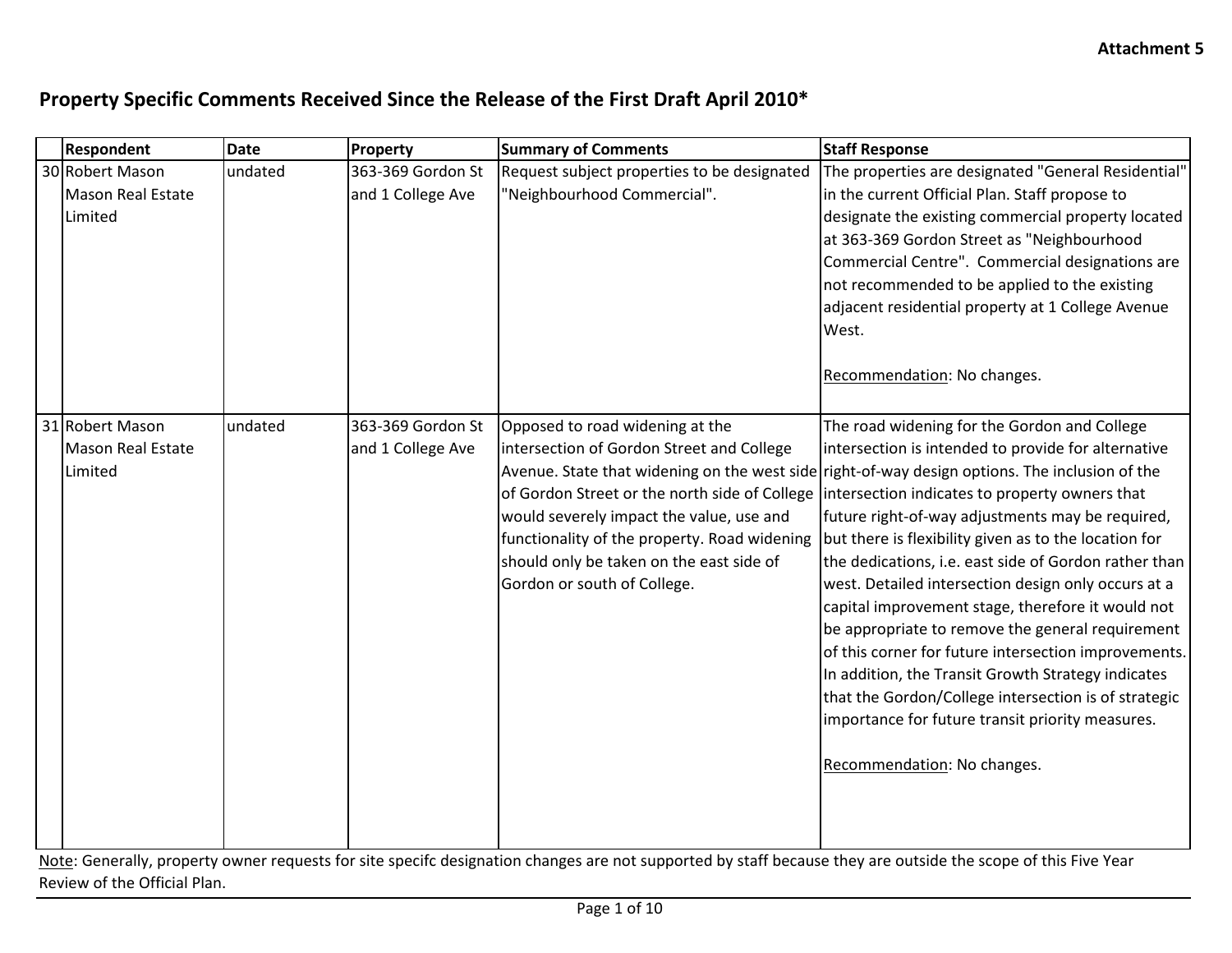| <b>Respondent</b>           | <b>Date</b>                     | Property            | <b>Summary of Comments</b>                                               | <b>Staff Response</b>                                                                           |
|-----------------------------|---------------------------------|---------------------|--------------------------------------------------------------------------|-------------------------------------------------------------------------------------------------|
| 32 Robert Mason             | undated                         | Victoria Road North | Reference in the Official Plan to road                                   | The intersection improvements noted in Table 5.2                                                |
| Mason Real Estate           |                                 | and Eramosa Road    |                                                                          | widening of Victoria Road North approaching of the draft Official Plan do not include Victoria- |
| Limited                     |                                 |                     | Eramosa Road and Eramosa Road                                            | Eramosa as a road intersection improvement area.                                                |
|                             |                                 |                     | approaching Victoria Road North should                                   |                                                                                                 |
|                             |                                 |                     | exclude widening at the intersection because Recommendation: No changes. |                                                                                                 |
|                             |                                 |                     | the City has just completed reconstruction of                            |                                                                                                 |
|                             |                                 |                     | the intersection. If further widening is                                 |                                                                                                 |
|                             |                                 |                     | necessary it should be taken from the City                               |                                                                                                 |
|                             |                                 |                     | park on the northwest corner.                                            |                                                                                                 |
|                             |                                 |                     |                                                                          |                                                                                                 |
| 33 Tom Krizsan              | March 28, 2011                  |                     | 2054 Gordon Street   Request change in designation from "Open            | 2054 Gordon Street is located within the area of                                                |
| Thomasfield Homes           |                                 |                     | Space" to Residential.                                                   | South Guelph that is subject to a future Secondary                                              |
|                             |                                 |                     |                                                                          | Plan process. It is premature to consider changes to                                            |
|                             |                                 |                     |                                                                          | land use designations ahead of the required                                                     |
|                             |                                 |                     |                                                                          | secondary plan process.                                                                         |
|                             |                                 |                     |                                                                          | Recommendation: No changes.                                                                     |
|                             |                                 |                     |                                                                          |                                                                                                 |
| 34 Mike Salisbury           | October 4, 2011 211 Silvercreek |                     | Request change in designation from                                       | Staff are not supportive of a change in designation                                             |
| <b>EarthArtist Planning</b> |                                 | Parkway South       | "General Residential" to "Community Mixed                                | at this time because site specific redesignations are                                           |
| and Design                  |                                 |                     | Use Centre".                                                             | not within the scope of the OP Review. Further                                                  |
|                             |                                 |                     |                                                                          | information is needed to assess the proposal and                                                |
|                             |                                 |                     |                                                                          | this is more appropriately dealt with through a site                                            |
|                             |                                 |                     |                                                                          | specific development application process.                                                       |
|                             |                                 |                     |                                                                          |                                                                                                 |
|                             |                                 |                     |                                                                          | Recommendation: No changes.                                                                     |
|                             |                                 |                     |                                                                          |                                                                                                 |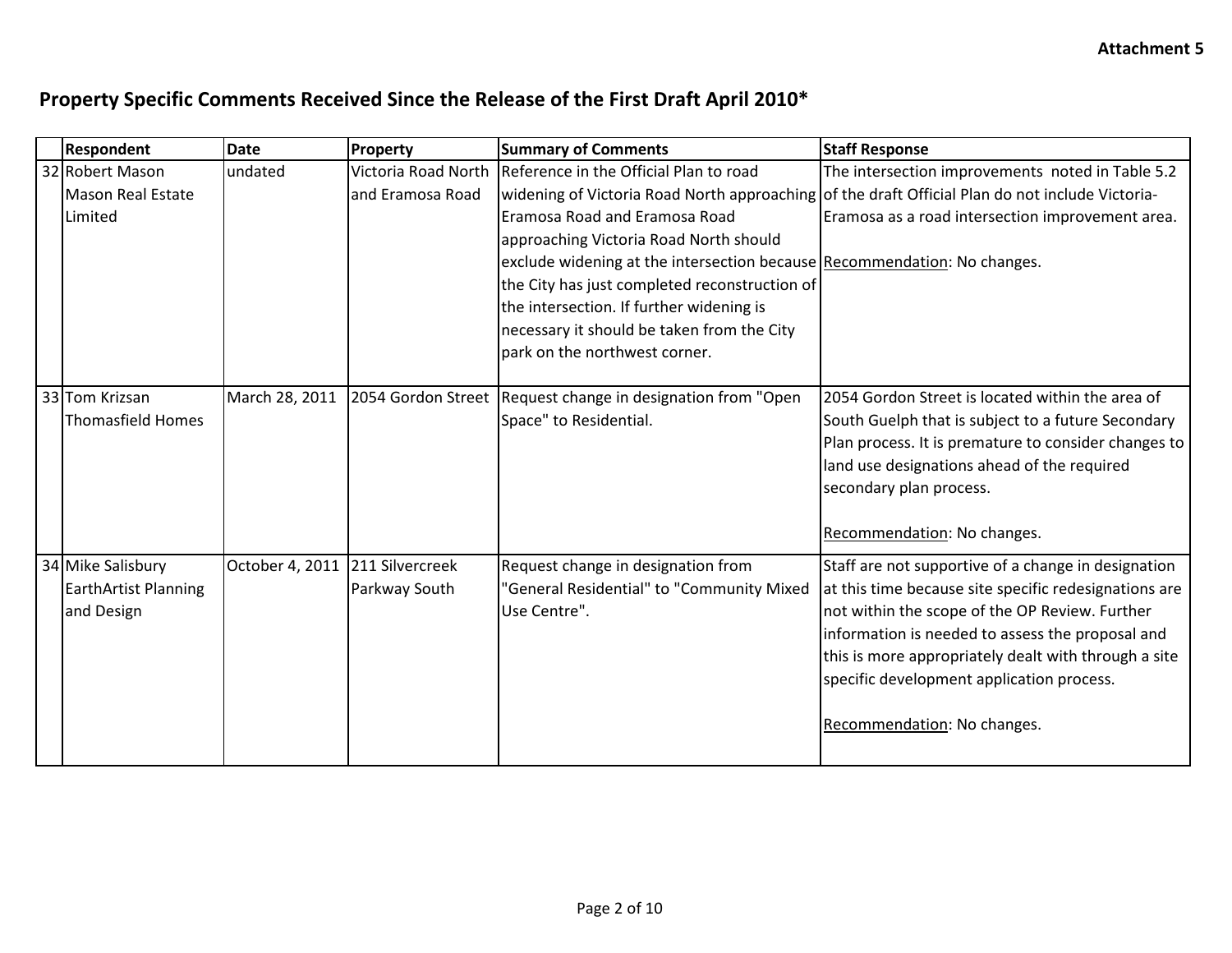| <b>Respondent</b>    | <b>Date</b>  | Property             | <b>Summary of Comments</b>                      | <b>Staff Response</b>                                                                              |
|----------------------|--------------|----------------------|-------------------------------------------------|----------------------------------------------------------------------------------------------------|
| 35 Meg Thorburn      | undated      | <b>Regent Street</b> | Request change in classification of Regent      | Staff do not propose a change in road classification                                               |
|                      |              |                      | Street from "Collector" to "Local" road.        | for Regent Street through the OP update.                                                           |
|                      |              |                      | Regent Street is disconnected, is a steep hill, |                                                                                                    |
|                      |              |                      | is difficult for motorists to reverse out of    | Recommendation: No changes.                                                                        |
|                      |              |                      | driveways and is dangerous for pedestrians      |                                                                                                    |
|                      |              |                      | to cross at the corner of Regent Street and     |                                                                                                    |
|                      |              |                      | Grange Street.                                  |                                                                                                    |
|                      |              |                      |                                                 |                                                                                                    |
| 36 Fritz and Theresa | May 20, 2010 | 1858 Gordon St       | Request that designations for this property     | No designation changes are proposed for this                                                       |
| Marthaler            |              |                      | not change in the updated Official Plan to      | property.                                                                                          |
|                      |              |                      | allow them to continue operating their          |                                                                                                    |
|                      |              |                      | business or potential expanding it.             | Recommendation: No changes.                                                                        |
|                      |              |                      |                                                 |                                                                                                    |
| 37 Keith MacKinnon   | May 20, 2010 | 1 Starwood Drive     |                                                 | Concerned that their lands located north and Staff are not supportive of the site being designated |
| <b>KLM Planning</b>  |              |                      | south of Starwood Drive immediately west        | solely for Medium Density Residential. Staff                                                       |
| Partners Inc.        |              |                      | of Watson Parkway North are proposed to         | recommend that the extent of the designations be                                                   |
| On behalf of Watson  |              |                      | have three different land use designations      | revised and that the three designations remain with                                                |
| 5-3 Inc              |              |                      | including High Density Residential, Medium      | the Community Mixed Use Node. Revisions to the                                                     |
|                      |              |                      | Density Residential and Community Mixed         | designations are displayed on Schedule 2 of the OP.                                                |
|                      |              |                      | Use and that the lands are too small to         |                                                                                                    |
|                      |              |                      | accommodate all of these uses.                  | Recommendation: Modifications to the boundaries                                                    |
|                      |              |                      | Concerned that the retail permissions for       | of the proposed designations to maintain mix of                                                    |
|                      |              |                      | this Node are too high and cannot be            | uses in this area.                                                                                 |
|                      |              |                      | achieved.                                       |                                                                                                    |
|                      |              |                      | Preference is for the site to be developed      |                                                                                                    |
|                      |              |                      | solely as Medium Density Residential.           |                                                                                                    |
|                      |              |                      |                                                 |                                                                                                    |
|                      |              |                      |                                                 |                                                                                                    |
|                      |              |                      |                                                 |                                                                                                    |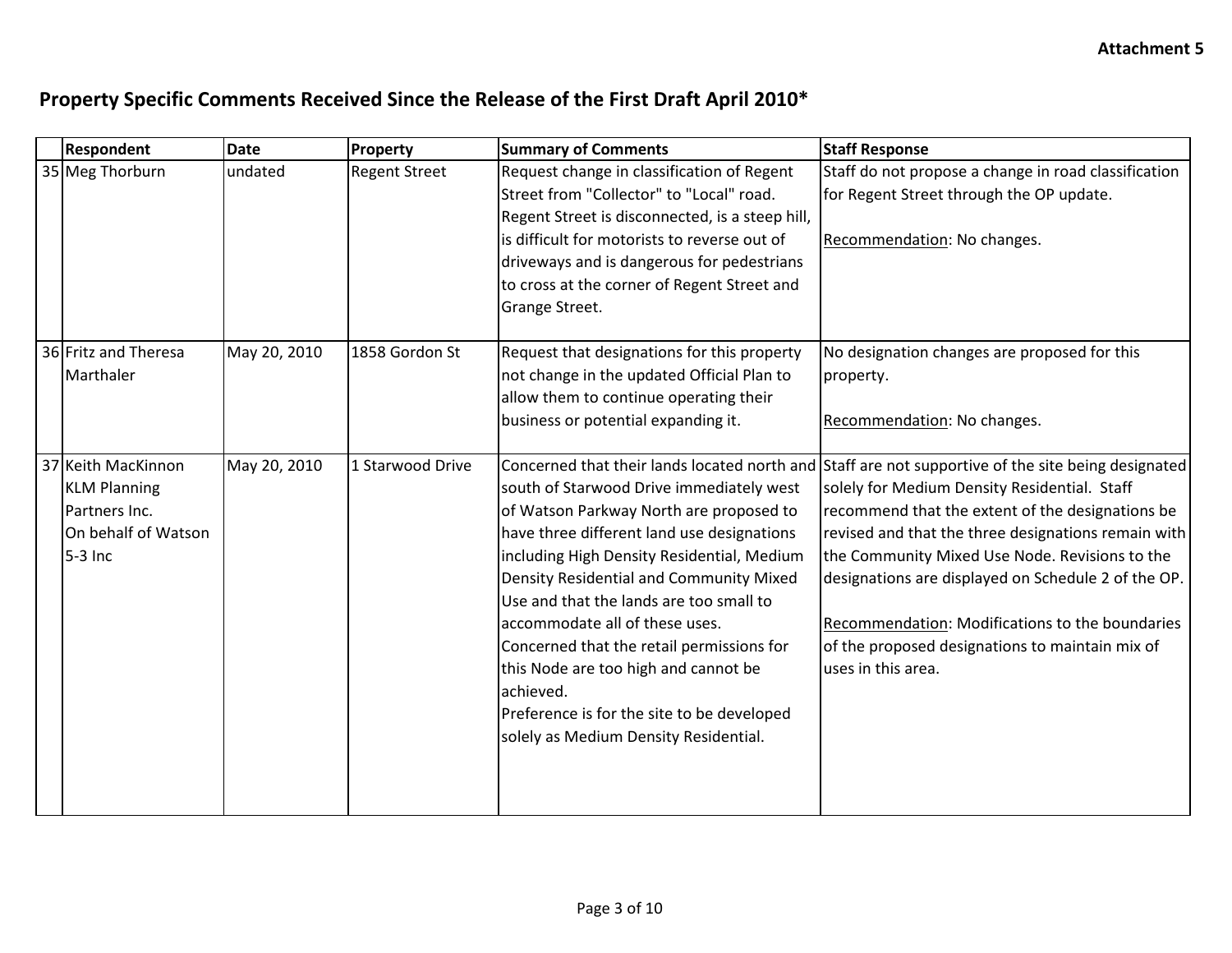| <b>Respondent</b>          | <b>Date</b>  | Property           | <b>Summary of Comments</b>                    | <b>Staff Response</b>                                |
|----------------------------|--------------|--------------------|-----------------------------------------------|------------------------------------------------------|
| 38 Nancy Shoemaker         | May 19, 2010 | Dolime             | Objects to the proposed designation of the    | Recommendation: Place the property within the        |
| <b>BSRD Ltd</b>            |              |                    | subject property as "Open Space and Parks".   | "Reserve Lands" designation as per the current OP    |
| on behalf of River         |              |                    | These lands are within a licensed quarry      | designation on the property.                         |
| <b>Valley Developments</b> |              |                    | operation.                                    |                                                      |
| Ltd                        |              |                    |                                               |                                                      |
| 39 Steven A. Zakem         | May 20, 2010 | 35 and 40          | Concerned that proposed urban design          | The 2010 draft of the Official Plan incorporated the |
| Aird & Berlis LLP          |              | Silvercreek Pkwy S | policies and land use policies would apply to | OMB decision for these lands as an approved          |
| on behalf of               |              |                    | the subject site and conflict with the OMB    | secondary plan. However, the OMB approved an         |
| Silvercreek Guelph         |              |                    | approved Official Plan amendment for the      | Official Plan and Zoning By-law amendment not a      |
| Developments               |              |                    | site.                                         | secondary plan. The draft Official Plan has been     |
| Limited                    |              |                    |                                               | revised and incorporates the Ontario Municipal       |
|                            |              |                    |                                               | Board decision for the Silvercreek Junction lands as |
|                            |              |                    |                                               | a site specific amendment to the Official Plan. As   |
|                            |              |                    |                                               | such, the site specific policies apply regardless of |
|                            |              |                    |                                               | the content of the general urban design and land     |
|                            |              |                    |                                               | use policies.                                        |
|                            |              |                    |                                               |                                                      |
|                            |              |                    |                                               | Recommendation: No changes required related to       |
|                            |              |                    |                                               | these comments.                                      |
|                            |              |                    |                                               |                                                      |
| 40 Jonathon Rodger         | May 20, 2010 | 1045 Paisley Road  | The existing Zehrs store has been identified  | Mapping related to archaeological resources is       |
| Zelinka Priamo Ltd         |              |                    | as an Area of Potential Archaeological        | proposed to be deleted in the second draft of the    |
| on behalf of Loblaw        |              |                    | Resource on Schedule 10. Asking for           | OP update. Policies for archaeological resources are |
| Properties Limited         |              |                    | confirmation on the basis for the             | included to trigger reviews where necessary based    |
|                            |              |                    | designation.                                  | on established criteria.                             |
|                            |              |                    |                                               |                                                      |
|                            |              |                    |                                               | Recommendation: No changes required related to       |
|                            |              |                    |                                               | this comment. Issue will be dealt with through       |
|                            |              |                    |                                               | future development applications on this site.        |
|                            |              |                    |                                               |                                                      |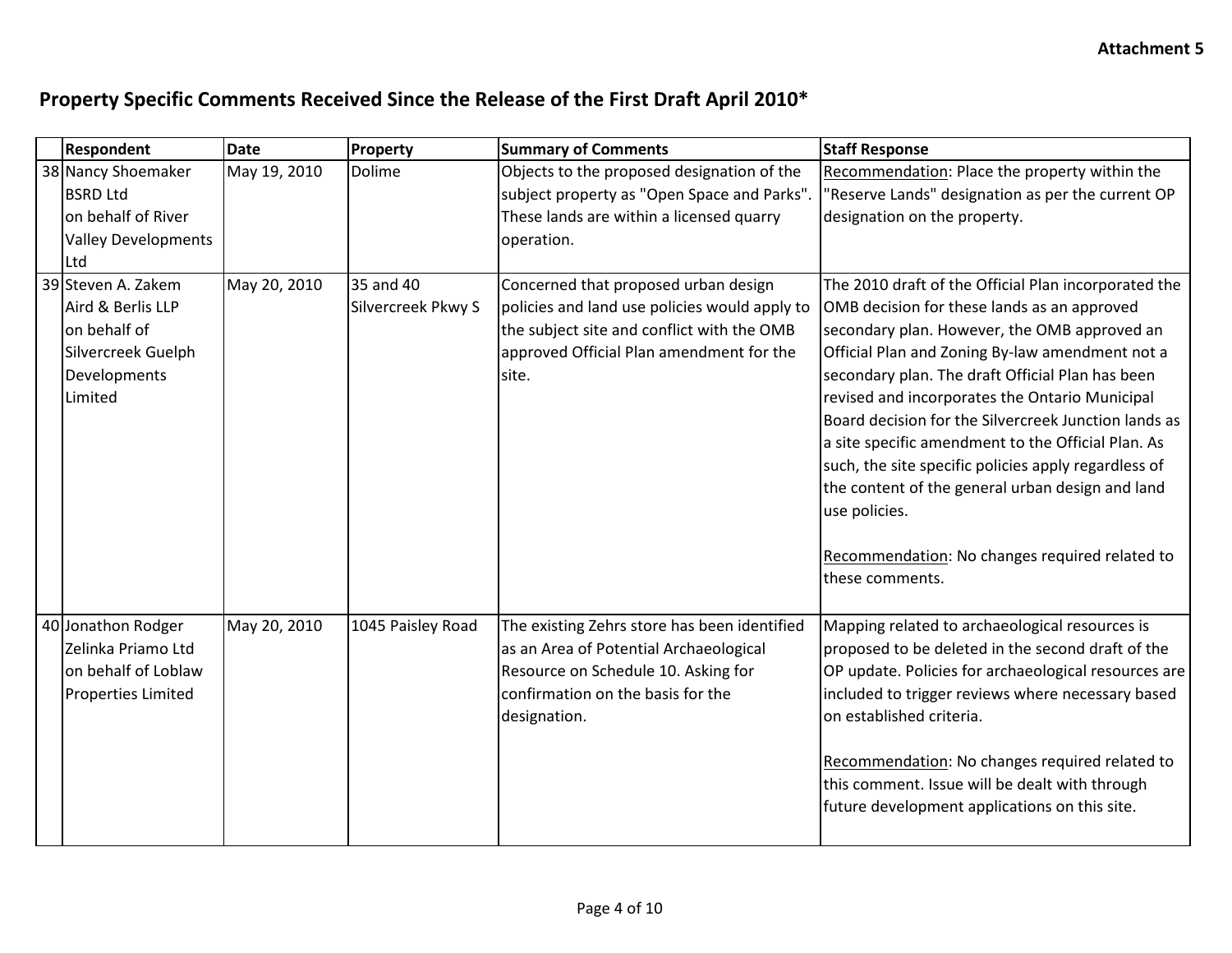| <b>Respondent</b>         | <b>Date</b>  | Property         | <b>Summary of Comments</b>                   | <b>Staff Response</b>                                                                             |
|---------------------------|--------------|------------------|----------------------------------------------|---------------------------------------------------------------------------------------------------|
| 41 Jonathon Rodger        | May 20, 2010 | 115 Watson       |                                              | Concerned with urban design policies related All of the urban design policies do not apply to all |
| Zelinka Priamo Ltd        |              | Parkway North    | to enhancing prevailing neighbourhood        | sites within the City. New development areas may                                                  |
| on behalf of Loblaw       |              |                  | pattern in greenfield areas.                 | not have a prevailing neighbourhood pattern in the                                                |
| <b>Properties Limited</b> |              |                  | Concerned with policy for avoidance of       | area and therefore this policy would not apply.                                                   |
|                           |              |                  | parking adjacent to buffers to natural       | Staff continue to support the appropriate siting of                                               |
|                           |              |                  | heritage feature on this site.               | parking including avoiding areas adjacent to natural                                              |
|                           |              |                  |                                              | heritage features where feasible.                                                                 |
|                           |              |                  |                                              | Recommendation: Revisions to urban design                                                         |
|                           |              |                  |                                              | policies have been made to provide clarity.                                                       |
|                           |              |                  |                                              |                                                                                                   |
|                           |              |                  |                                              |                                                                                                   |
| 42 Hugh Handy             | May 20, 2010 | 11 Woodlawn Rd W | Concerns include:                            | See other staff response to comments on CMUC's                                                    |
| <b>GSP Group Inc</b>      |              |                  | - requirement for residential in the node    | and urban design (response #10 and #11).                                                          |
| on behalf of              |              |                  | (target of 750 units)                        |                                                                                                   |
| <b>SmartCentres</b>       |              |                  | - need for Secondary Plans and concern       | Transitional wording is not required in the OP to                                                 |
|                           |              |                  | about when the process is required and who   | recognize existing approvals as these would be                                                    |
|                           |              |                  | would conduct the study                      | subject to relevant provisions of the Planning Act                                                |
|                           |              |                  | - site designed and approved to met high     | and related regulations.                                                                          |
|                           |              |                  | level of energy conservation standards,      |                                                                                                   |
|                           |              |                  | concern that any changes to site plan could  | Any new applications for site plan or other type of                                               |
|                           |              |                  | require additional studies related to energy | development would be required to meet the                                                         |
|                           |              |                  | usage and environmental design               | policies in place at the time of application.                                                     |
|                           |              |                  | - urban design policies too prescriptive     |                                                                                                   |
|                           |              |                  | -request transitional wording in OP to       | Recommendation: No further changes proposed                                                       |
|                           |              |                  | recognize current planning approvals for the | related to these comments.                                                                        |
|                           |              |                  | site                                         |                                                                                                   |
|                           |              |                  |                                              |                                                                                                   |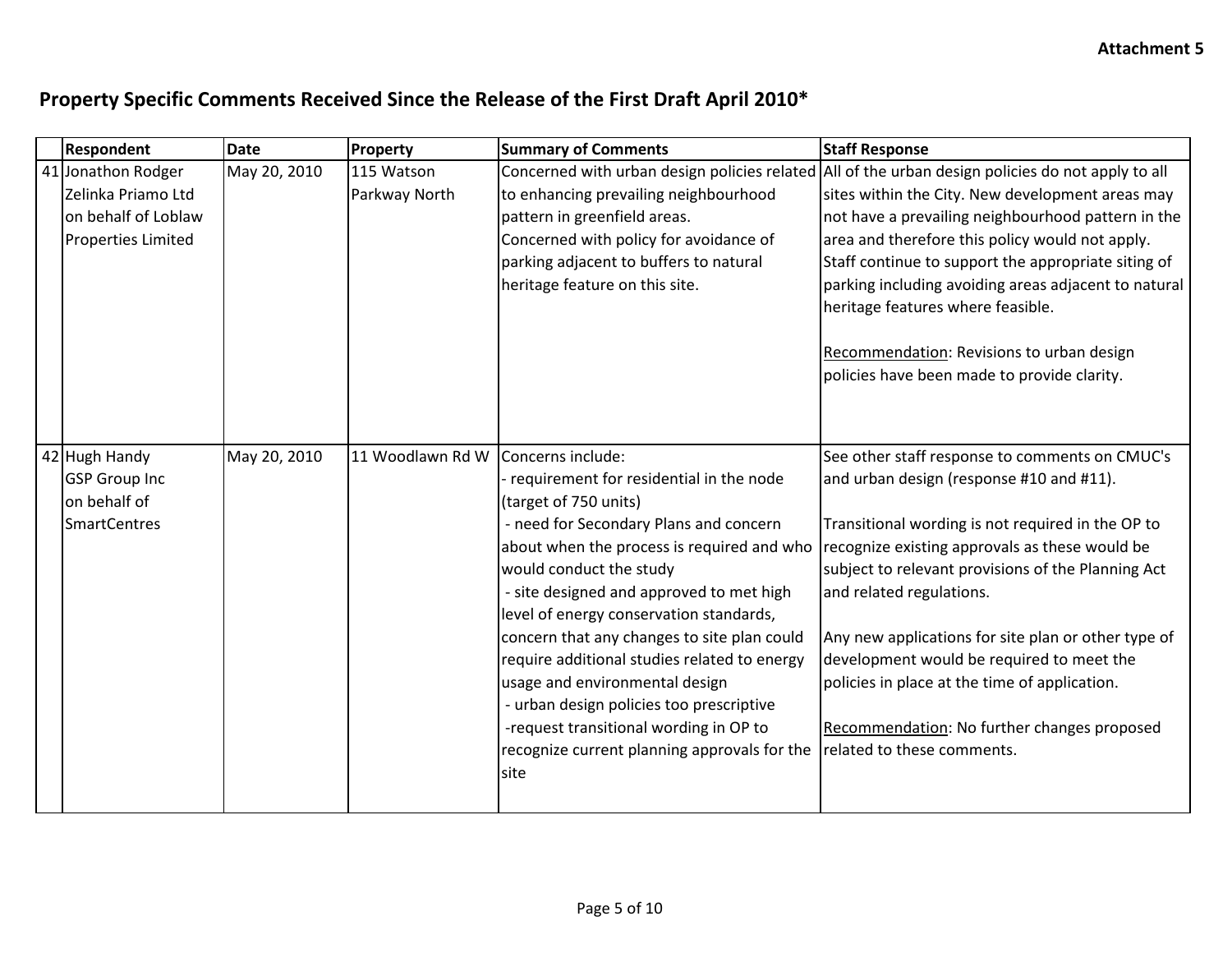| <b>Respondent</b>    | <b>Date</b>  | Property      | <b>Summary of Comments</b>                     | <b>Staff Response</b>                                   |
|----------------------|--------------|---------------|------------------------------------------------|---------------------------------------------------------|
| 43 Hugh Handy        | May 20, 2010 | 9 Valley Road | Would like to work with staff to determine     | City staff will review the extent of the residential    |
| <b>GSP</b> Group Inc |              | 1242 and 1250 | the appropriate extent of the High Density     | designations through future development                 |
| on behalf of Tricar  |              | Gordon St     | <b>Residential and Low Density Residential</b> | applications for these lands.                           |
| Group                |              |               | designations on the site.                      |                                                         |
|                      |              |               |                                                | The Open Space and Park designation for this            |
|                      |              |               | Asking for rationale for the Open Space and    | property has been removed from the draft Official       |
|                      |              |               | Parks designation applied to a portion of the  | Plan. The City has identified a need for a park in this |
|                      |              |               | site.                                          | larea and the exact location will be determined         |
|                      |              |               |                                                | through future development applications on these        |
|                      |              |               |                                                | lands. Municipal parks are permitted in any land        |
|                      |              |               |                                                | use designation (other than Natural Heritage            |
|                      |              |               |                                                | System) and do not need to be designated Open           |
|                      |              |               |                                                | Space and Park to be developed.                         |
|                      |              |               |                                                |                                                         |
|                      |              |               |                                                | Recommendation: Designation change proposed to          |
|                      |              |               |                                                | remove Open Space and Parks from this property as       |
|                      |              |               |                                                | per comment above.                                      |
|                      |              |               |                                                |                                                         |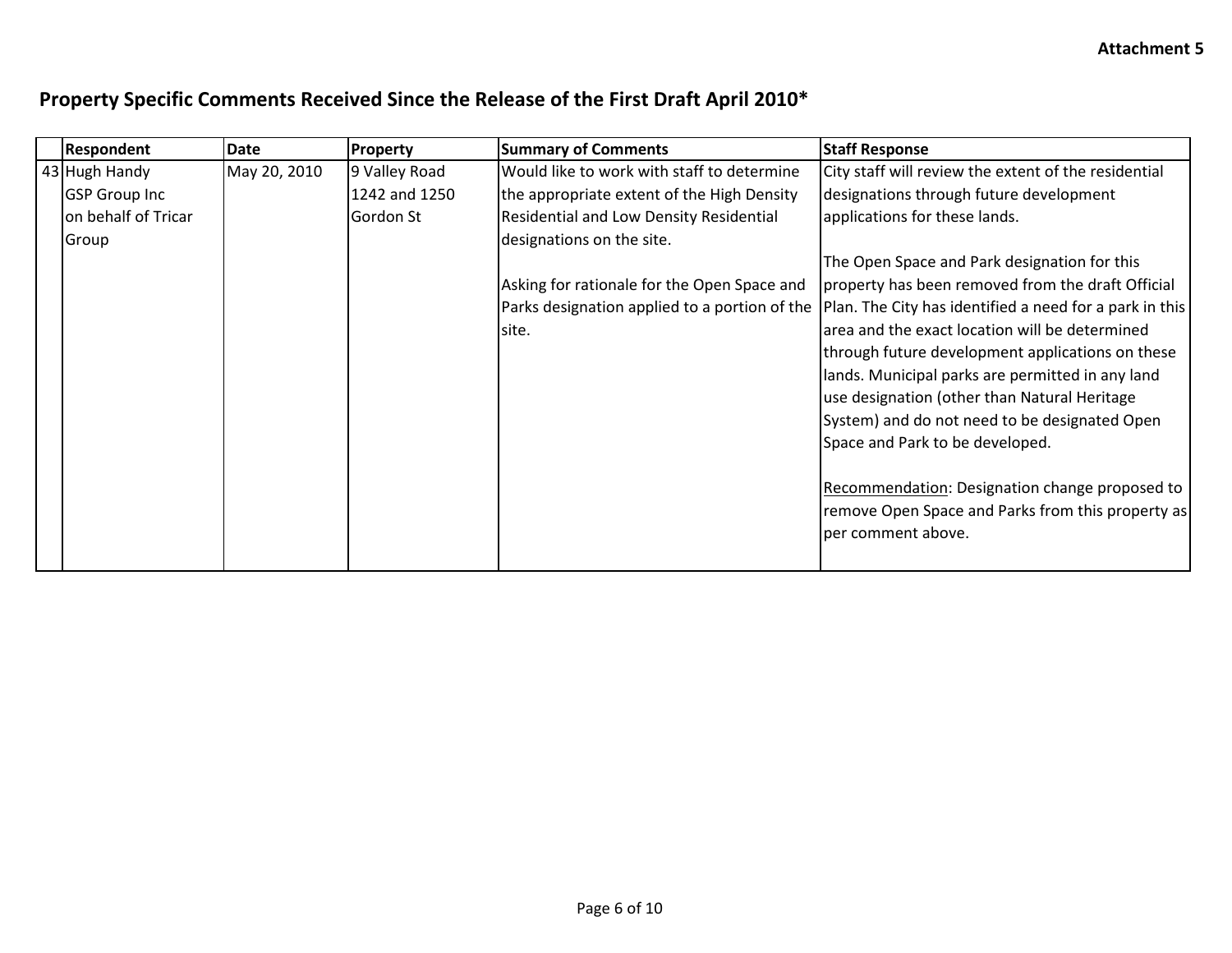| <b>Respondent</b>                     | <b>Date</b> | Property          | <b>Summary of Comments</b>                   | <b>Staff Response</b>                                                                            |
|---------------------------------------|-------------|-------------------|----------------------------------------------|--------------------------------------------------------------------------------------------------|
| 44 Laura Murr, President May 20, 2010 |             | 146 Downey Rd     |                                              | Does not support designation of 146 Downey Council passed a resolution on June 7, 2010 stating   |
| Kortright Hills                       |             | <b>Teal Drive</b> | Road as Medium Density Residential.          | that the property at 146 Downey Road remains                                                     |
| Community                             |             | Niska Road        |                                              | Does not support the designation of lands on within the General Residential designation and will |
| Association                           |             |                   | Teal Drive as Medium Density Residential.    | not be changed in the upcoming Official Plan                                                     |
|                                       |             |                   | Designation of lands on Niska Road as        | update. The corresponding designation in the                                                     |
|                                       |             |                   | Medium Density Residential is inappropriate. | proposed OP is Low Density Residential. 146                                                      |
|                                       |             |                   | Support designation of lands on the north    | Downey Road continues to be designated in this                                                   |
|                                       |             |                   | side of Niska Road to Open Space and Park    | category.                                                                                        |
|                                       |             |                   | but are not supportive of a major sports     |                                                                                                  |
|                                       |             |                   | complex.                                     | The draft OP proposes a medium density                                                           |
|                                       |             |                   |                                              | designation on the south side of Niska Road; staff                                               |
|                                       |             |                   |                                              | are supportive of this designation to allow for a                                                |
|                                       |             |                   |                                              | range and mix of housing types in the area and to                                                |
|                                       |             |                   |                                              | support the achievement of the City's density                                                    |
|                                       |             |                   |                                              | target.                                                                                          |
|                                       |             |                   |                                              |                                                                                                  |
|                                       |             |                   |                                              | Lands on the north side of Niska Road are                                                        |
|                                       |             |                   |                                              | designated Open Space in the current Official Plan,                                              |
|                                       |             |                   |                                              | no change in designation is proposed. If a park is to                                            |
|                                       |             |                   |                                              | be developed on these lands, the type of park and                                                |
|                                       |             |                   |                                              | its uses will be determined through zoning. The                                                  |
|                                       |             |                   |                                              | current zoning on the property is P.1 Conservation                                               |
|                                       |             |                   |                                              | Land which does not permit a major sports                                                        |
|                                       |             |                   |                                              | complex.                                                                                         |
|                                       |             |                   |                                              |                                                                                                  |
|                                       |             |                   |                                              | Recommendation: No changes.                                                                      |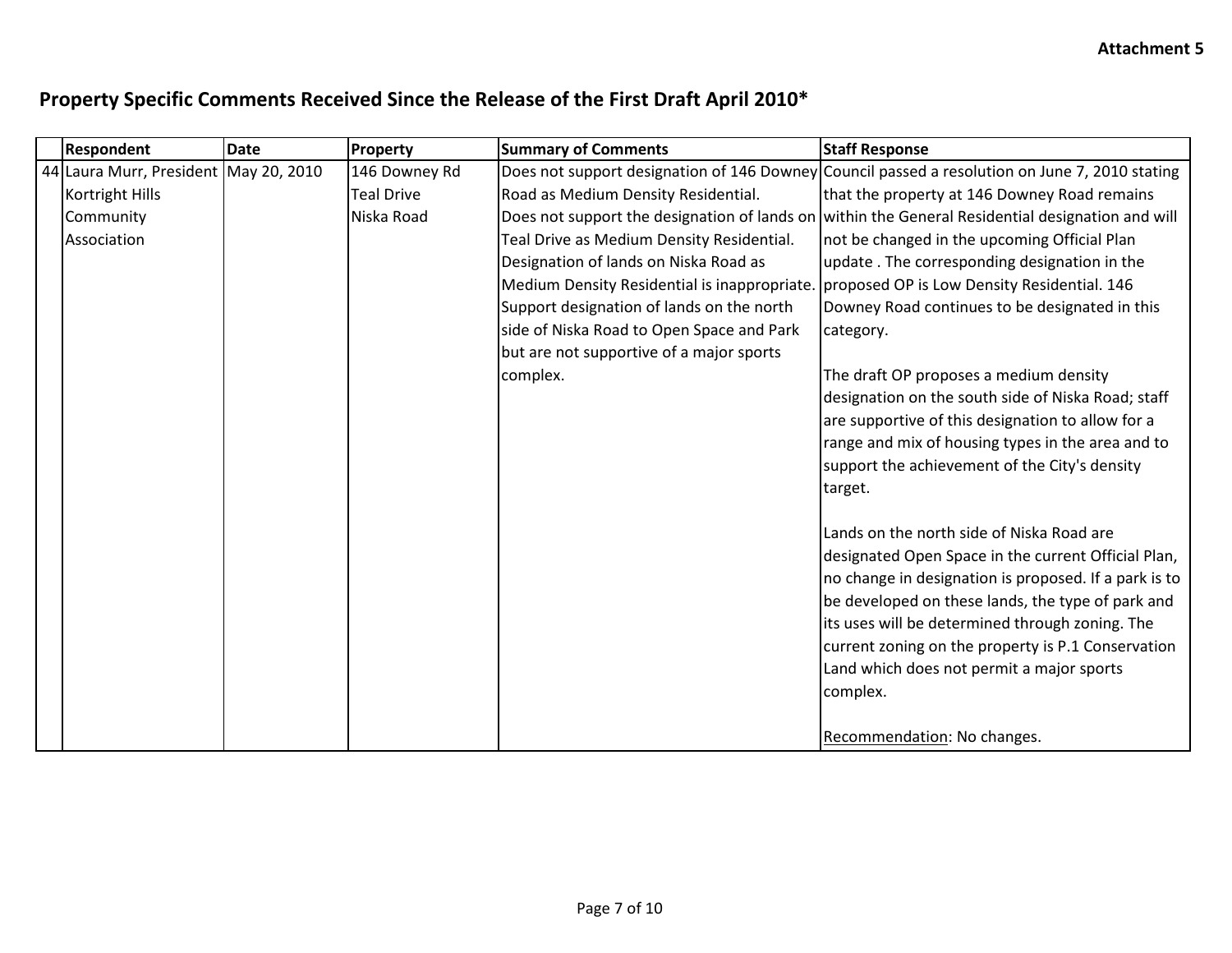| <b>Respondent</b>        | <b>Date</b>   | Property       | <b>Summary of Comments</b>                                                                  | <b>Staff Response</b>                                                                             |
|--------------------------|---------------|----------------|---------------------------------------------------------------------------------------------|---------------------------------------------------------------------------------------------------|
| 45 Ray Smith             | February 2011 | 18 Watson Rd N | Request to include the property in the                                                      | Staff are supportive of this request. The mapping in                                              |
| verbal                   |               |                | Industrial designation to be consistent with                                                | the current Official Plan does not clearly identify                                               |
| correspondence with      |               |                | the designation of neighbouring properties.                                                 | the intended designation of these lands. It is                                                    |
| staff                    |               |                |                                                                                             | appropriate that these lands be designated                                                        |
|                          |               |                |                                                                                             | Industrial in accordance with the prevailing land use                                             |
|                          |               |                |                                                                                             | designation in this area.                                                                         |
|                          |               |                |                                                                                             |                                                                                                   |
|                          |               |                |                                                                                             | Recommendation: Designate property as Industrial.                                                 |
|                          |               |                |                                                                                             |                                                                                                   |
|                          |               |                |                                                                                             |                                                                                                   |
| 46 Hugh Handy            | May 18, 2010  | 1291 Gordon St | Concerned with proposed Medium Density                                                      | The maximum height in the Medium Density                                                          |
| <b>GSP</b> Group Inc.    |               |                | Residential designation for the subject                                                     | Residential Designation has been changed to 6                                                     |
| On behalf of Gordon      |               |                | property and height limit of 5 storeys. The                                                 | storeys to more closely reflect the proposed urban                                                |
| <b>Creek Development</b> |               |                | approved zoning for the site permits a height design policies for mid-rise buildings and to |                                                                                                   |
| <b>l</b> inc             |               |                | of 6 storeys plus underground parking.                                                      | correspond with the height limits in the Zoning By-                                               |
|                          |               |                | Would like to know the rationale for the                                                    | law for mid-rise apartments.                                                                      |
|                          |               |                | height limitation and why the east side of                                                  |                                                                                                   |
|                          |               |                | Gordon Street is proposed to be designated                                                  | Lands on the east side of Gordon Street have been                                                 |
|                          |               |                |                                                                                             | High Density Residential allowing for a height designated high density residential to support the |
|                          |               |                | of 10 storeys.                                                                              | provision of a range and mix of housing types and                                                 |
|                          |               |                |                                                                                             | to assist in meeting the City's intensification                                                   |
|                          |               |                |                                                                                             | objectives and target.                                                                            |
|                          |               |                |                                                                                             |                                                                                                   |
|                          |               |                |                                                                                             | Recommendation: No further changes required.                                                      |
|                          |               |                |                                                                                             | Staff propose a policy revision to permit a                                                       |
|                          |               |                |                                                                                             | maximum height of 6 storeys in Medium Density                                                     |
|                          |               |                |                                                                                             | Residential Designation.                                                                          |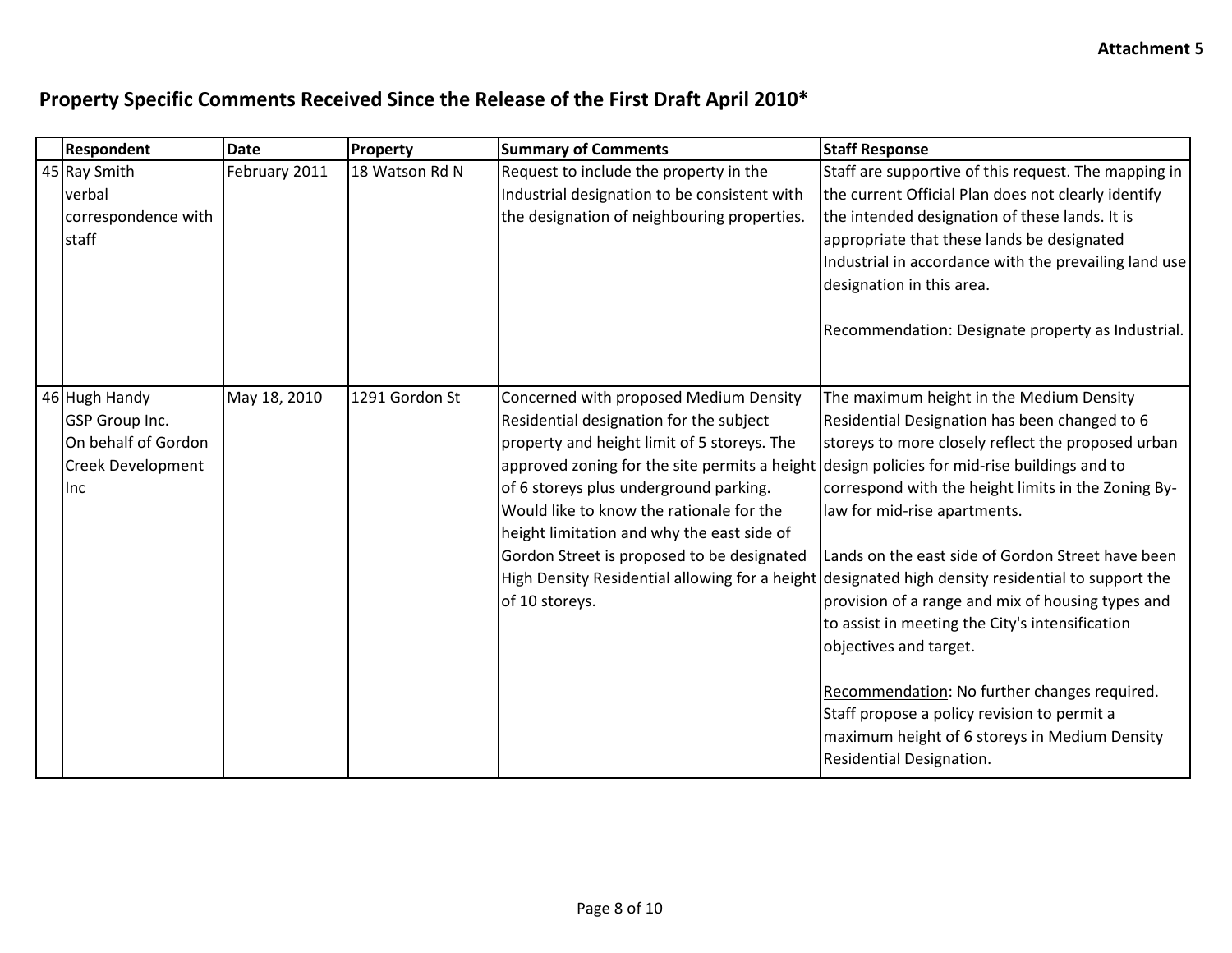| <b>Respondent</b>    | <b>Date</b>  | Property | <b>Summary of Comments</b>                                       | <b>Staff Response</b>                             |
|----------------------|--------------|----------|------------------------------------------------------------------|---------------------------------------------------|
| 47 Nancy Sullivan    | May 17, 2010 |          | University of Guelph Edinburgh and College (17 acres) - does not | Recommendation: At the request of the University, |
| on behalf of the     |              | lands    | object to the change from General                                | the lands where the Wellington Woods Student      |
| University of Guelph |              |          | Residential to High Density Residential.                         | Family Townhouses are situated continue to be     |
|                      |              |          |                                                                  | designated Institutional/Research Park.           |
|                      |              |          | Wellington Woods Student Family                                  |                                                   |
|                      |              |          | Townhouses (11 acres) - Does not support                         |                                                   |
|                      |              |          | the change from Institutional/Research Park                      |                                                   |
|                      |              |          | to High Density Residential. The University                      |                                                   |
|                      |              |          | would like to continue to have the ability to                    |                                                   |
|                      |              |          | extend the research park in the future                           |                                                   |
|                      |              |          | should the student family housing cease to                       |                                                   |
|                      |              |          | exist.                                                           |                                                   |
|                      |              |          |                                                                  |                                                   |
|                      |              |          | Holiday Inn on Stone Road West and U of G                        |                                                   |
|                      |              |          | Stone Road Retail Lands - The University                         |                                                   |
|                      |              |          | supports the land use designation change                         |                                                   |
|                      |              |          | from Intensification Area to Mixed Use                           |                                                   |
|                      |              |          | Corridor.                                                        |                                                   |
|                      |              |          |                                                                  |                                                   |
|                      |              |          | Turf Grass Institute - The University has no                     |                                                   |
|                      |              |          | comment on the proposed change from                              |                                                   |
|                      |              |          | Major Institutional to Special Study Area.                       |                                                   |
|                      |              |          |                                                                  |                                                   |
|                      |              |          |                                                                  |                                                   |